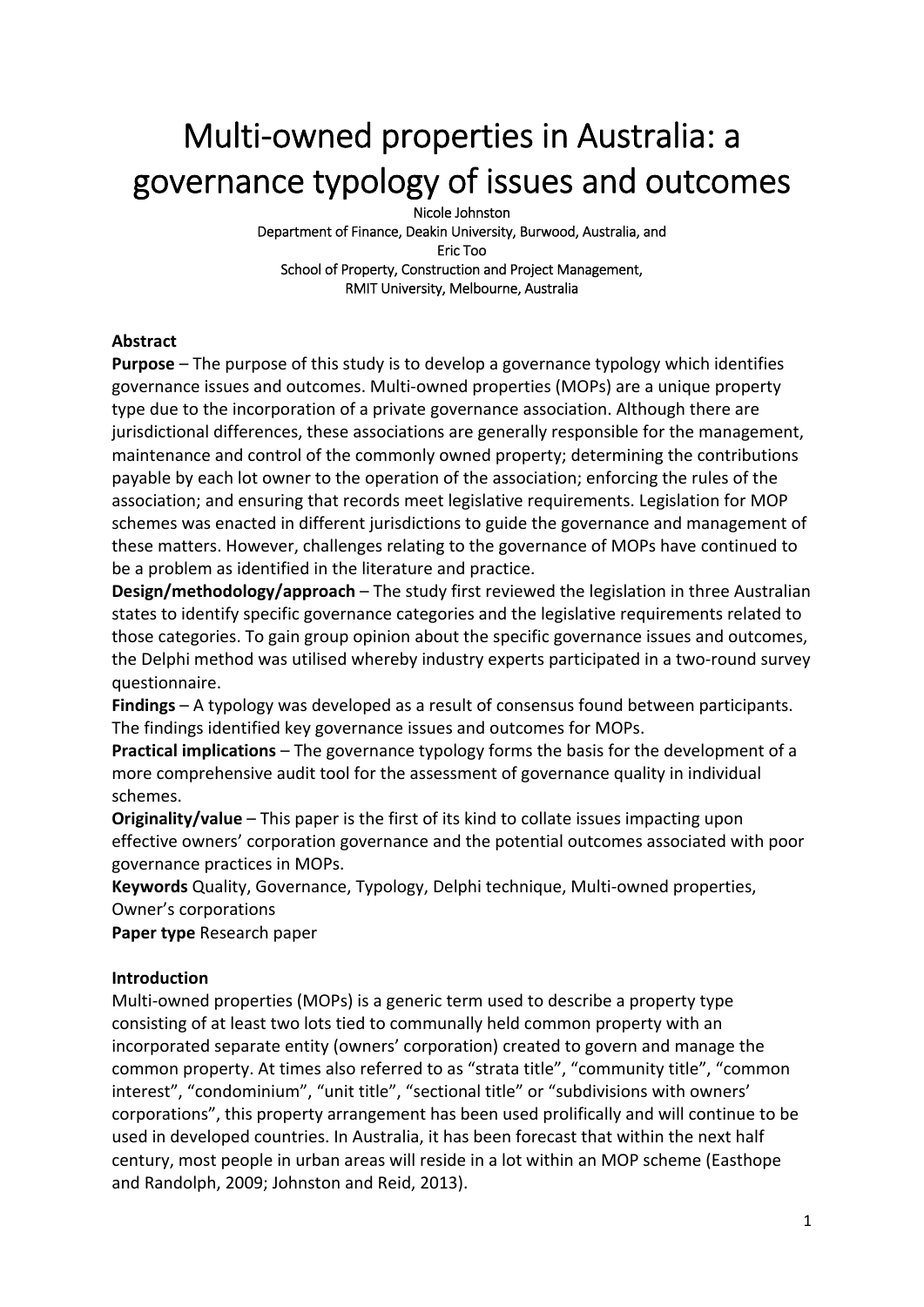Unlike traditional forms of homeownership, ownership in an MOP requires collective decision-making and action by all owners to ensure that the MOP scheme is maintained. The owners' corporation, in which all owners are automatic members, is the governing entity ultimately responsible for those decisions and actions. Although a separate legal entity, the owners' corporation can only govern with the consent of the owners. It is the forced decision‐making responsibility aspect of the owners' corporation that creates challenges for the owners of this property type. However, the success of the owners' corporation, like the success of any governing entity (e.g. a company, an association or government) is dependent upon the quality of the governance system employed. A scheme's reputation, its ability to attract investors or owners, how it addresses problems and how it safeguards its internal community are all predictors of how well a scheme is governed. Ineffective or poor governance practices can result in failures that impact upon, not only the individual scheme community but also the wider property market. Analogies can be drawn from the poor governance practices of US public companies like Enron and WorldCom (Branson, 2006) and Australian companies like One.Tel and HIH Insurance (Watts, 2002) in the early 2000s. These corporate collapses resulted in the codification of good governance practices for companies to safeguard investors (Aguilera and Cuervo‐ Cazurra, 2009).

Given that a large proportion of the population in urban areas will be living in MOPs in the future, it is imperative that good governance practices are employed by owners' corporations to meet legal requirements and ensure the long‐term viability of schemes. To date, much of the literature on MOP governance has highlighted challenges associated with governing these types of properties (Easthope et al., 2014). Although governance quality in schemes has not been assessed, the literature suggests that schemes regularly practice poor governance or are confronted with difficulties in ensuring good governance practices are employed (Easthope et al., 2014). The purpose of this paper is, therefore, to determine which common owners' corporation practices are leading to poor governance outcomes for schemes.

This paper, therefore, aims to develop a governance typology for MOPs by identifying the following:

- issues which impact upon effective governance; and
- outcomes associated with poor governance practices.

This paper is the first of its kind to collate issues impacting upon effective owners' corporation governance and the potential outcomes associated with poor governance practices in MOPs. This contribution is new and lays the framework for additional research which can evaluate governance quality in individual MOP schemes.

The remainder of this paper is structured as follows. First, a literature review is provided which focuses on the concept of governance, the differences between governance and management, governance in the MOP context and the importance of good governance practices. A methodology section follows, which outlines the methods utilised in this study including a legislative analysis and the Delphi technique. The final section provides findings, discussion and conclusion.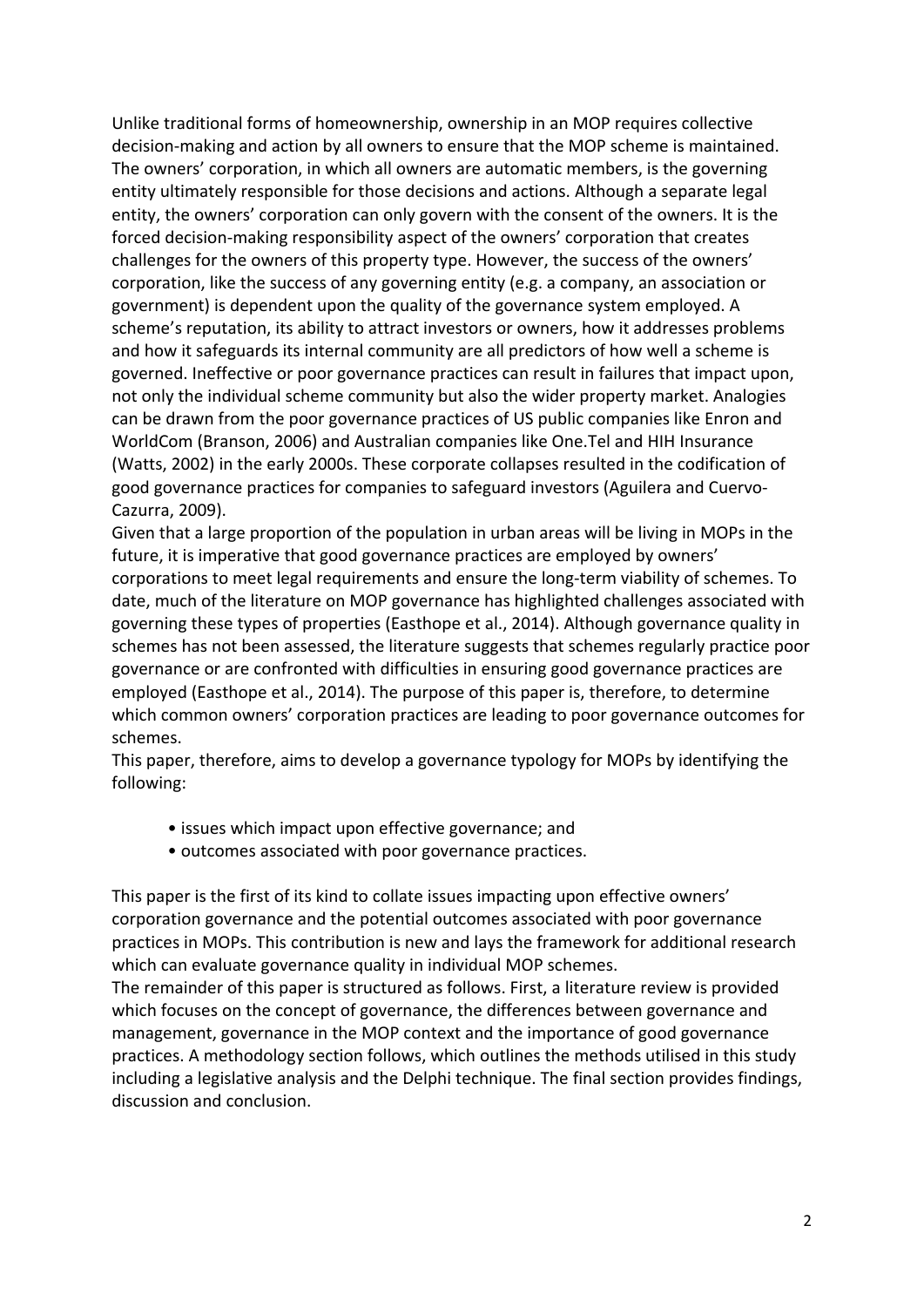## **Governing MOPs**

Governance is an elusive term. It is a concept associated with words like government, governing and control (Klakegg et al., 2008). "Corporate governance" has been the prominent governance system debated in the literature in terms of conceptualisation and determining governance characteristics. The definition of corporate governance is, therefore, often drawn upon to provide insights when conceptualising governance in other non‐corporatised organisational settings. The often cited Cadbury Report (1992, p. 14) provides a strong foundation defining corporate governance (of public companies) as:

[...] the system by which companies are directed and controlled. Boards of directors are responsible for the governance of their companies. The shareholders' role in governance is to appoint the directors and the auditors and to satisfy themselves that an appropriate governance structure is in place. The responsibilities of the board include setting the company's strategic aims, providing the leadership to put them into effect, supervising the management of the business and reporting to shareholders on their stewardship.

Extrapolating further, governance incorporates, "[...] [t]he structures, processes and practices that determine how decisions are made in a system and what actions are taken within that system" (Easthope et al., 2014, p. 41).

In the MOP context, the substance of Cadbury Report definition holds true to the extent that MOP governance is a system by which owners' corporations (as opposed to companies) are directed and controlled. Key stakeholders also have specific roles and responsibilities within the governance system; however, the separation of ownership and control (Berle and Means, 1932) is not as segregated as publicly listed companies. In the MOP context, both the owners collectively (at a general meeting) and the committee (drawn from the owners group) are responsible for governance. Ownership and control are bound up in the one stakeholder group, the owners. The owners' role (akin to shareholders in this comparison), in governing is to appoint the committee and auditor (if required) but also make a number of specifically reserved decisions about the governance of the owners' corporation. Their role in governance is more substantial than shareholders in a company arrangement. The role of the committee is to make decisions not reserved for the owners collectively in a general meeting. Their responsibilities should include setting strategic aims, providing leadership, supervising the management of the owners' corporation and reporting to the owners collectively.

The rise to prominence of the idea of governance stems from difficulties of hierarchical coordination by organisations or the state (Miller and Lessard, 2000). In the context of organisations, governance provides a framework for decision‐making, responsibility and managerial action within an organisation that is based on defined roles (Muller, 2009). In the MOP context, however, roles and responsibility are muddled. Owners' corporations tend to focus on management, not governance. It is arguable that this is a result of the language used in the respective legislation governing owners' corporations. "Management" and "self-management" is emphasised, whereas the term governance is largely ignored except, for statements confined to the respective explanatory memorandums drafted to explain the legislation.

In any event, the design of the governance system in the MOP context is largely determined by the framework imposed by legislation. The responsibility and accountability for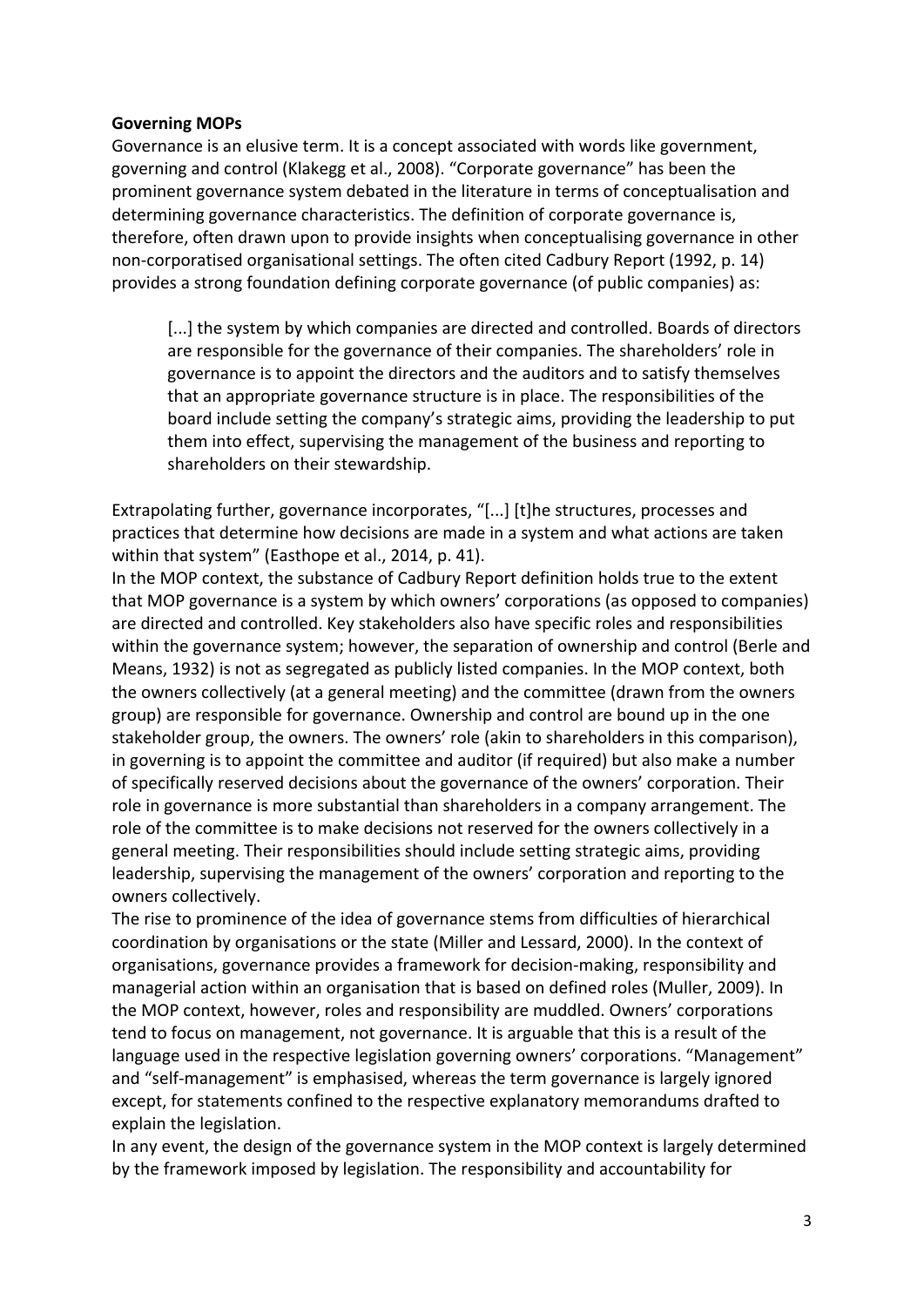governance, the quality of governance and the monitoring of the performance of the management system remain with the owners' corporation. The owners' corporation is responsible for setting strategy and ensuring that resources are used effectively. The owners' corporation must ensure that an effective management system is developed that meets the governance needs of the MOP, irrespective of whether management is delegated to an external management provider or not.

It is essential that the governance system and the management system are distinguishable and recognised as fulfilling different organisational needs. Often, the terms governance and management are used interchangeably, especially in organisational types like owners' corporations where the role of the owners' corporation is not only to govern but also to self-manage [1]. The roles, therefore, are often corrupted by a lack of understanding of the distinct nature of the roles. In any organisational setting where there is an onus on an entity to govern and manage, it is essential to differentiate between governance responsibilities and managerial responsibilities. The governance system defines the structures used by the organisation, allocates rights and responsibilities within those structures and requires assurance that management is operating effectively and properly within the defined structures. Management is responsible for creating an organisation capable of achieving the objectives defined by the governance system. Management also has the responsibility for providing assurances to the governance system that resources of all types are being effectively and ethically used. Hence, the role of management is to manage the organisation within the framework defined by the governance system. Governance is not management, and the functions must be separated (Shleifer and Vishny, 1997; Letza et al., 2004; Too and Weaver, 2014).

It is clear that the MOP governance system cannot operate without the effective support of the MOP management system. In this context, the role of MOP management is the mirror image of MOP governance. The primary role of MOP management is to make decisions within the framework set by the MOP governing body to achieve the objectives, also set by the governing body. The primary output from MOP management is information and instructions that have to be communicated to assure that the right decisions have been made and the right things are being produced in the right ways. Success is heavily reliant on the effective management within the governance framework.

## **Governance quality**

An organisation operating within a governance system cannot automatically guarantee effective outcomes (Cadbury Report, 1992). The quality of the governance system is, to a certain extent, dependent upon the level of standard reached on a number of governance dimensions or characteristics (Ruhanen et al., 2010). Although there are a number of different dimensions commonly cited, the most noted dimensions include accountability, transparency, involvement, monitoring, effectiveness, equity and fairness (Cadbury Report, 1992; Grindle, 2010; Ruhanen et al., 2010). Therefore, if the standard reached on these governance dimensions is high, the organisation is practicing good governance. According to the Cadbury Report (1992), good governance characteristics are admirable and highlight how an organisation ought to be run.

The purpose of and necessity for good governance is the creation and maintenance of sustainable value for the organisation and its stakeholders. Good governance attracts investors and promotes confidence in an organisation (Aguilera and Cuervo‐Cazurra, 2009), affords a positive or favourable reputation (Shleifer and Vishny, 1997), addresses common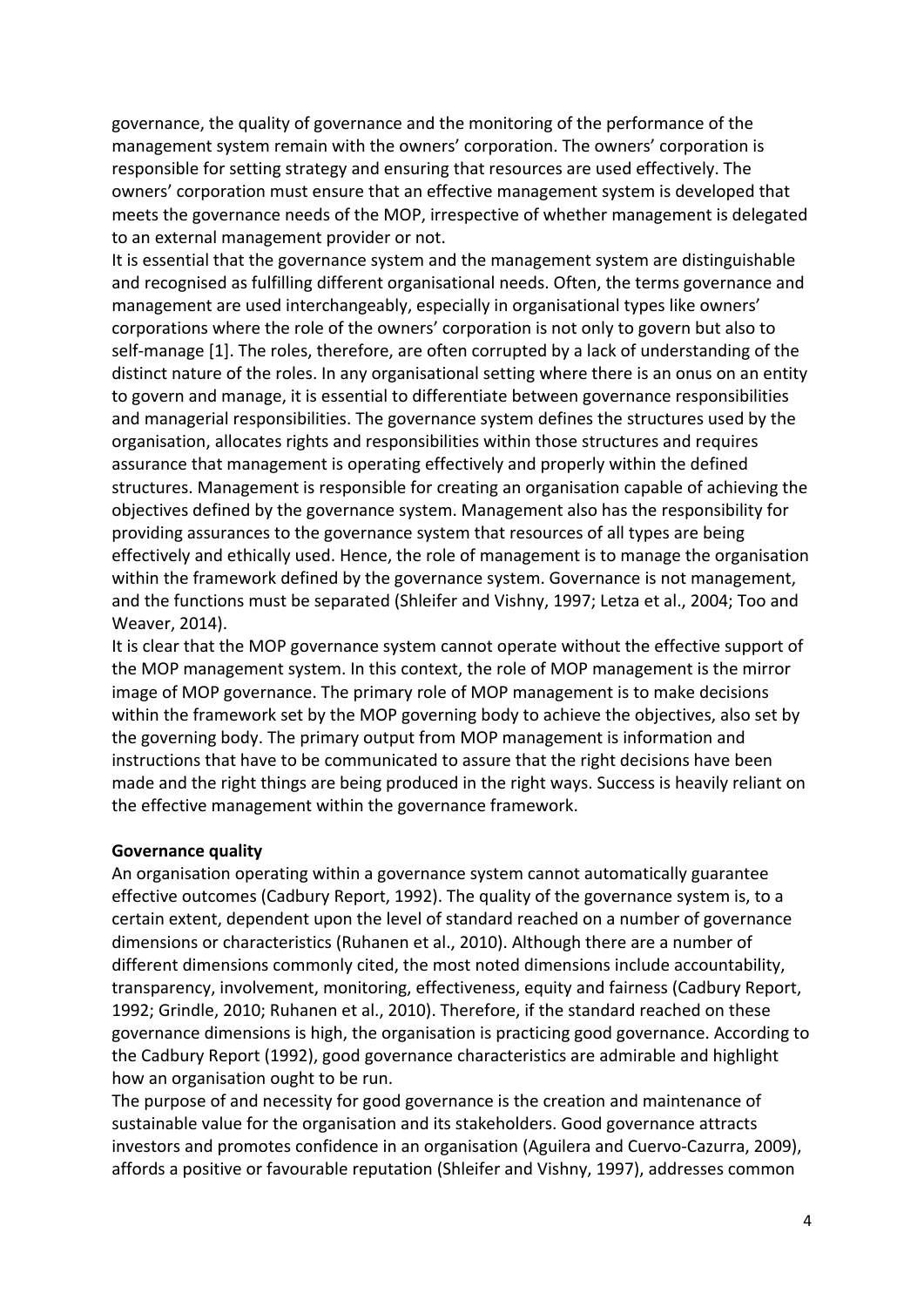governance problems (Aguilera and Cuervo‐Cazurra, 2009), strengthens organisational trust (Cadbury Report, 1992), minimises risks (e.g. fraud) (Cadbury Report, 1992) and provides safeguards (Cadbury Report, 1992). Good governance is established when best practices for an organisation are implemented.

In the Australian MOP context, the relevant legislation providing the governance framework allows for both mandatory and discretionary provisions. The mandatory provisions require compliance, whereas the discretionary provisions allow the owners' corporation to decide whether the provisions are suitable for the specific scheme. Although an owners' corporation may fulfil its obligations under the legislation and comply with its requirements, good governance is not guaranteed nor does compliance thwart negative scheme outcomes. As outlined in the Cadbury Report (1992, p. 3, 13):

[...] [r]aising standards of corporate governance cannot be achieved by structures and rules alone. They are important because they provide a framework which will encourage and support good governance, but what counts is the way in which they are put to use.

Researchers have highlighted some common governance practices and/or outcomes associated with poor governance in owners' corporations, including a lack of participation by owners in the owners' corporation and its committee (Easthope et al., 2014; Bugden, 2009); lack of attention to repairs and maintenance leading to dispute (Easthope, 2009; Lujanen, 2010; Randolph, 2006); financial distress due to lump sum capital expenditure for repairs and maintenance (Arkcoll et al., 2013); mismanagement by professional managers (Easthope et al., 2012; Yip and Forrest, 2002); undisclosed agreements between stakeholders, leading to conflict (Easthope et al., 2014); underestimated levies, leading to financial distress and accumulating budget deficit (Easthope et al., 2014; Johnston et al., 2012); unequal power relations and concentration of power by specific stakeholders (Easthope et al., 2012; Yip and Forrest, 2002; Blandy et al., 2006); conflicts of interest involving stakeholders (Easthope et al., 2013; Johnston et al., 2012); decrease in engagement and participation by owners (Easthope et al., 2013; Easthope et al., 2012); special levy funding, leading to adverse impacts on community harmony (Arkcoll et al., 2013 ); and legislative enforcement problems and lack of incentives to abide by the law (Easthope et al., 2014; Easthope et al., 2012). These practices and outcomes do not form a comprehensive list of the issues impacting MOP schemes. To date, there has been no examination or development of an MOP governance model either in Australia or internationally. This paper aims to close this research gap by providing a comprehensive list of the common governance practices and outcomes impacting negatively on MOP schemes in Australia. It is envisaged that this research will lay the groundwork for the development of a governance typology in other international jurisdictions with similar frameworks.

## **Methodology**

Two methodological approaches were used in this study. The first approach is an analysis of governance‐based provisions outlined in the legislation of the three identified jurisdictions. The second approach utilises the Delphi technique to seek stakeholder consensus of the pertinent governance issues and outcomes.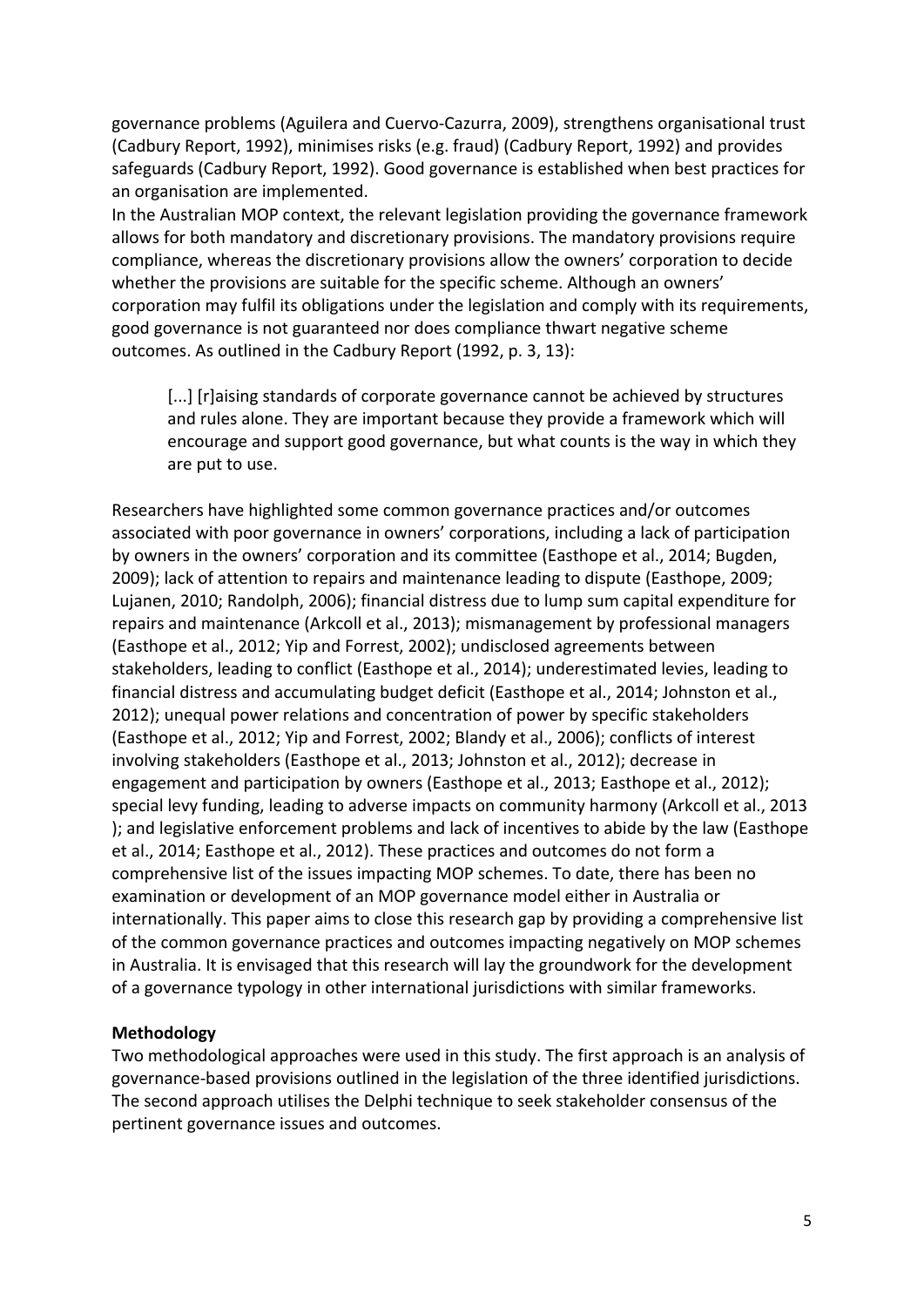# **Method 1: legislative review**

As an owners' corporation is a creation of statute, each Australian jurisdiction has enacted regulations, which, as noted in the previous sections, creates an internal and comprehensive governance framework. The framework primarily relates to the owners' corporations dealings with the common property and assets, the management of operations, the financial management, the dispute resolution process, the operational aspects of the committee and functions and powers granted to the owners' corporation and its committee.

A review of the legislation relating to MOPs in the states of New South Wales, Queensland and Victoria [2] was undertaken to determine the provisions which require compliance (mandated) and the provisions which are discretionary in nature. This review allowed the provisions to be cross‐referenced by jurisdiction. Common legislative provisions were then collated and categorised, and formed the basis for the draft matrix (outlined in Method 2).

# **Method 2: Delphi technique**

A modified Delphi technique was used to identify the most relevant issues and outcomes impacting upon effective governance in MOP schemes. The Delphi technique was used to produce valid opinion through collective agreement (Keeney et al., 2001) and to seek group consensus by "measuring the variance in responses of participants over rounds, with a reduction in variance being taken to indicate that greater consensus ha[d] been achieved" (Rowe and Wright, 1999, p. 363).

The lynchpin of the technique is the engagement of experts or specialists in the selected field (Keeney et al., 2011). In this study, the opinions of experts in the area of MOPs, specifically specialist lawyers and MOP managers, were engaged to:

- affirm, amend or delete the issues and outcomes identified in the draft matrix; and
- generate new relevant issues and outcomes impacting upon effective governance in schemes.

Eighteen MOP industry experts were purposively selected and invited to participate in the study. The participants selected were members of relevant professional industry bodies and/or regularly attended, presented and engaged in discussions at industry conferences. Thirteen agreed to participate, and all 13 completed Round 1, with 12 completing Round 2.

# *Round 1 – governance issues and outcomes matrix*

The matrix was sent to each participant in an online survey questionnaire. Participants were asked to respond to the statement: I believe that the following governance issues may impact on (or lead to) the following outcomes. In answering the questions, participants were asked to:

• check boxes (tick) for the outcomes that are relevant to each individual governance issues; and

• review the matrix and amend, add or delete the pre‐identified governance issues and outcomes.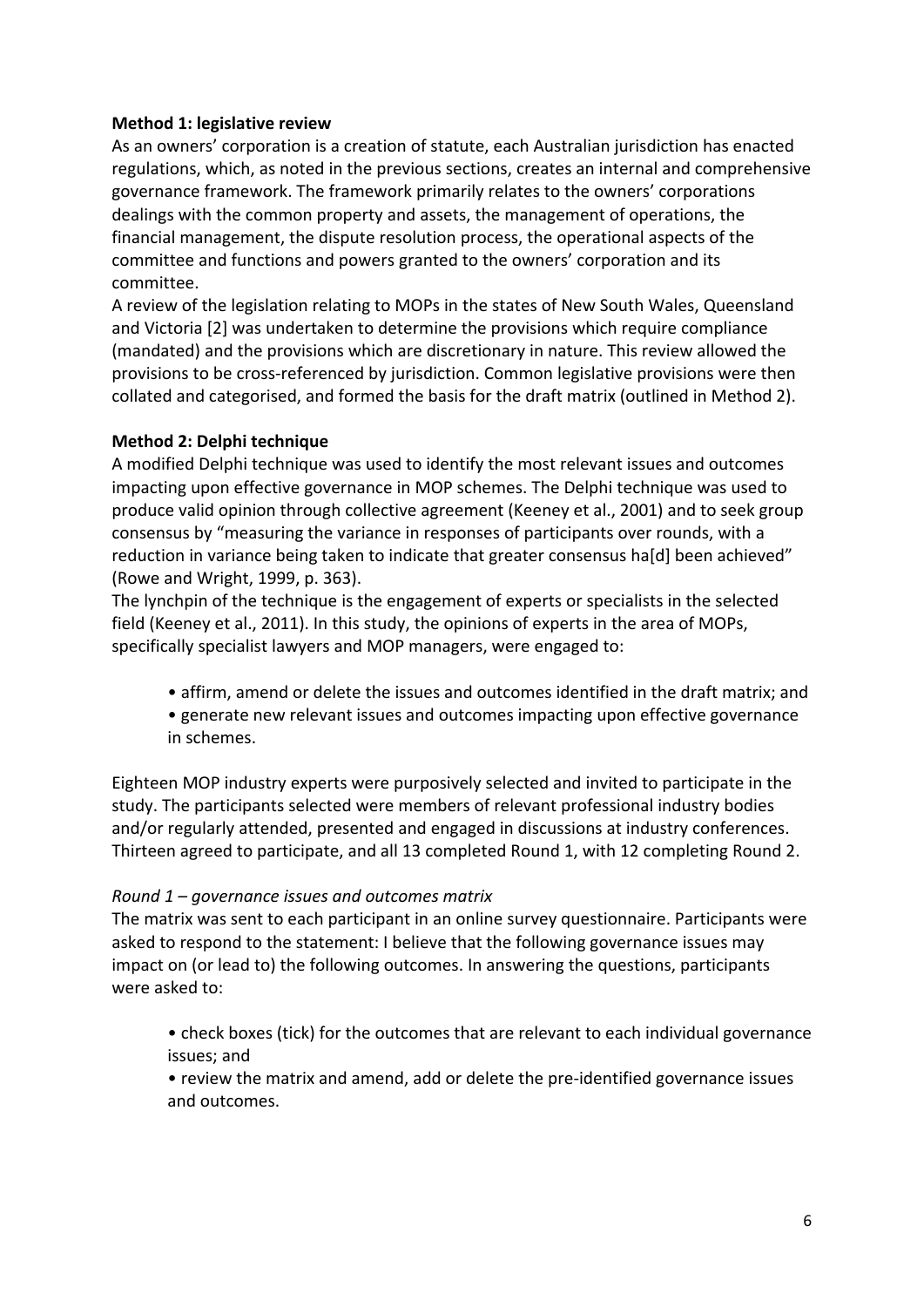The data were then analysed, and a consensus level of 70 per cent or above was employed. The outcomes reaching the consensus level were then extracted, and a new matrix was developed.

## *Round 2 – questionnaire survey*

The analysis from the Round 1 data formed the survey template for Round 2. An online questionnaire survey was developed and distributed to each participant via email. In Round 2, participants were asked to undertake two separate tasks:

(1) to review the results obtained from Round 1 and to affirm whether the identified governance outcomes related to (impacted on) the governance issues identified (controlled feedback). The feedback provided, identified the outcomes which received a high level of consensus (70 per cent or more of participants agreed with the outcome). All factors receiving moderate or low levels of consensus (under 70 per cent) were excluded from the feedback round; and

(2) to decide the relevant outcomes for the new governance issues identified by more than one participant in Round 1.

In between rounds, collective feedback was provided to each participant (Rowe and Wright, 1999; Keeney et al., 2011). The iteration process allowed participants to change their position based on the collective feedback provided. The feedback was provided to enable participants to reflect on their original answer to a specific question and take into consideration the collective answers. This refinement process allowed for greater consensus to be achieved. The data were then analysed, and a consensus level of 80 per cent or above was employed.

# **Findings and discussion**

Drawing on the existing literature and legislation [3], a conceptual framework was developed first (Figure 1) which categorises governance issues and the likely outcomes on the schemes. Governance indicators were determined by extracting, through analysis, provisions from the respective legislation that require decisions to be made by the owners' corporation.

As owners' corporations are commonly challenged by implementing good governance strategies, the indicators were worded to reflect this position as "issues". The identified issues and outcomes were then presented in a matrix format. Seventy issues over nine categories were identified. Table I outlines the categories and number of issues identified from the legislation and the literature. Table II identifies the 13 potential outcomes which were identified from the literature.

The next part of the paper provides a summary of the findings based on each governance category after the completion of two rounds of analysis using the Delphi technique. Although it is important to consider divergent results, for the purpose of this paper, the findings presented represent the issues and outcomes that achieved the highest level of group consensus across the two rounds. The number of governance issues identified reduced from 70 in the original matrix to 43 after the two rounds. The outcomes reduced from 13 to 12, with the removal of the outcome "decrease in engagement and participation by owners". One of the original categories, disputes, did not receive an 80 per cent agreement for any of the issues.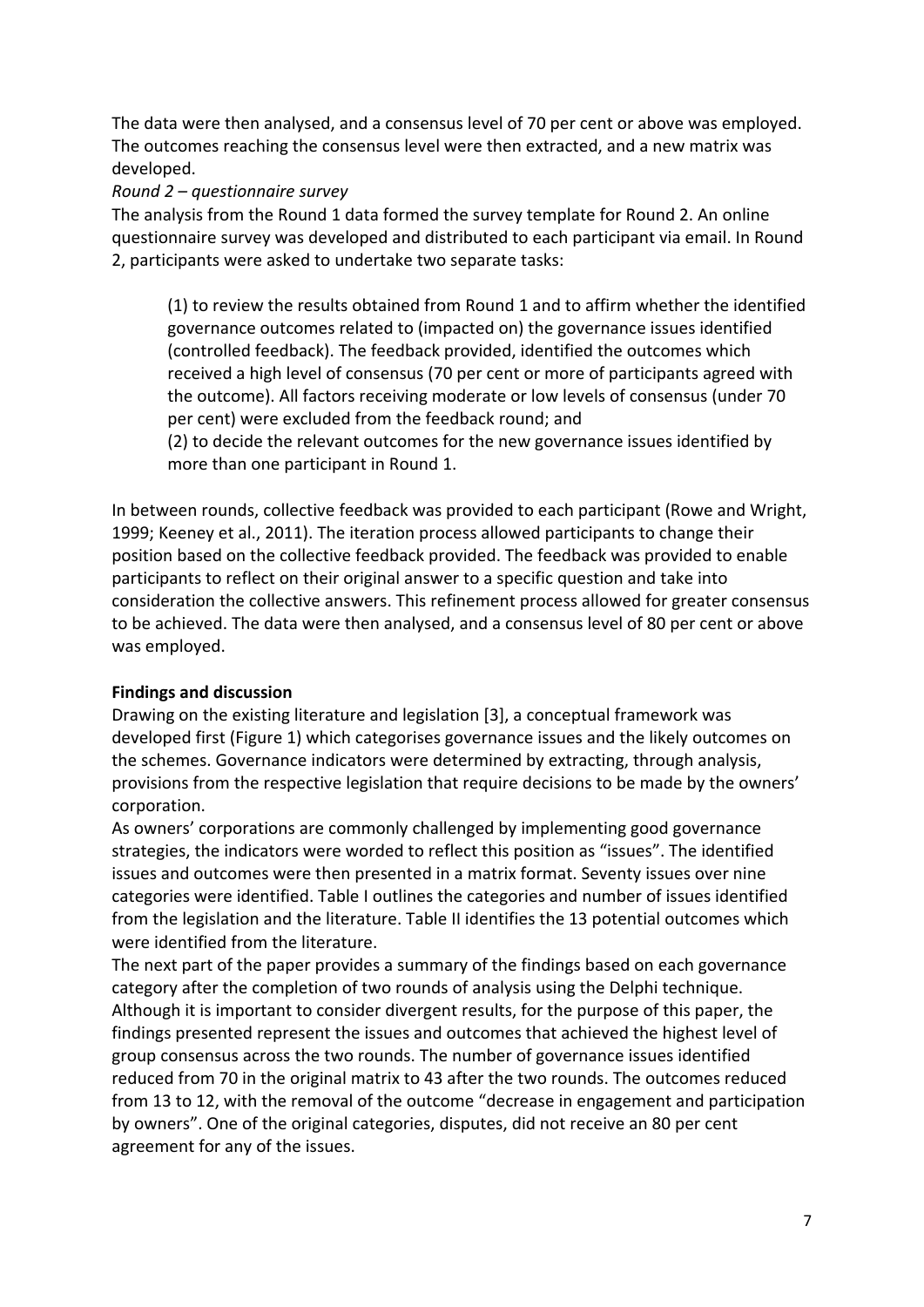#### **Figure 1. A conceptual framework**



## *Governance category: committees*

Committees are an essential component in the governance of MOPs. The legislation in each jurisdiction requires a committee to be formed and prescribes the minimum number (usually three) of members required to form a valid committee [4]. Subject to limitation under the relevant legislation, committees make the majority of decisions on behalf of the owners' corporation and, therefore, the owners collectively. Ideally, the members of the committee would be educated on the owners' corporation affairs, be independent from other stakeholders involved in the scheme, implement a strategic plan for the future management of the owners' corporation and have an understanding of the regulations relating to owners' corporations.

| <b>TODIC IT OUTCHTONIC COLORUM</b> COMMISSION |  |  |
|-----------------------------------------------|--|--|
|                                               |  |  |
|                                               |  |  |

**Table I. Governance categories and issues**

| Categories                            | Governance issues |  |
|---------------------------------------|-------------------|--|
| <b>Committee</b>                      | 6                 |  |
| Meetings                              | 9                 |  |
| <b>Business activities</b>            | 5                 |  |
| Engagement of manager                 | 6                 |  |
| Financial management                  | 16                |  |
| Administration                        | 9                 |  |
| Asset and common property maintenance | 11                |  |
| Rules/bylaws                          |                   |  |
| <b>Disputes</b>                       |                   |  |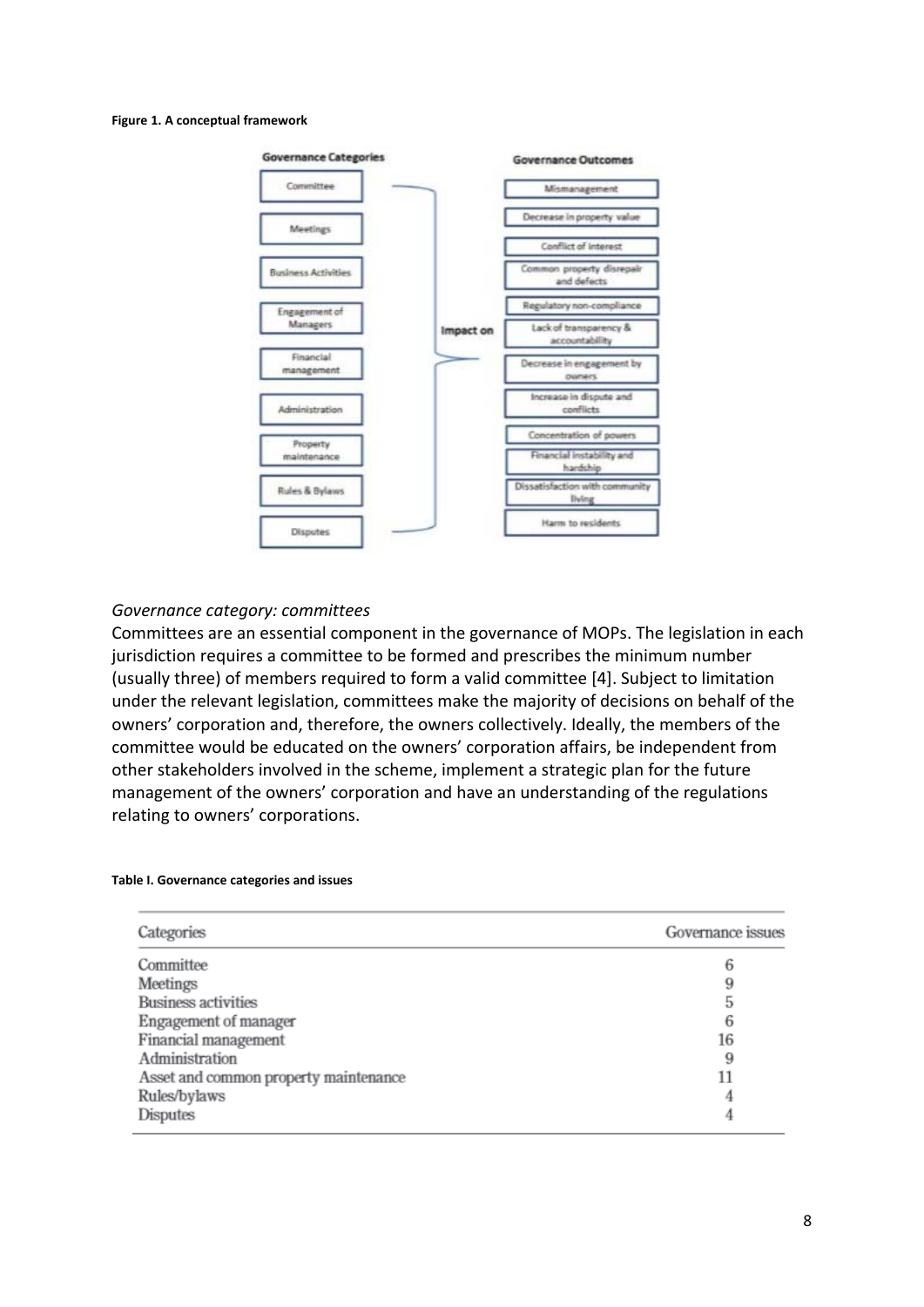#### **Table II. Governance outcomes**

| Mismanagement                                                                  | Lack of transparency and<br>accountability            | Increase in disputes and conflicts                 |
|--------------------------------------------------------------------------------|-------------------------------------------------------|----------------------------------------------------|
| Decrease in property value                                                     | Financial instability or hardship                     | Concentration of power by<br>specific stakeholders |
| Conflicts of interest                                                          | Decrease in engagement and<br>participation by owners | Dissatisfaction with community<br>living           |
| Common property hazards/<br>disrepair and defects<br>Regulatory non-compliance | Increase in liability                                 | Harm to residents and invitees                     |

Five governance issues were identified with agreed outcomes. Table III outlines the issues and outcomes identified. All participants agreed that difficulties in appointing committees and limited committee turnover can lead to a concentration of power by specific stakeholders. A number of participants commented that owners' corporations can be dominated by stakeholders with commercial interests such as developers, managers and letting agents in environments where there is difficulties appointing a committee or the requisite number of committee members. Similarly, participants commented that a concentration of power can result in situations where committee turnover is limited, and the committee is dominated by one individual or a small group of committee members. Although, as suggested by one participant, turnover can lead to knowledge loss, the prevailing view is that limited turnover and individual domination on committees often perpetuate bad practices.

Participants agreed that unskilled and inexperienced committee members can lead to increases in disputes or conflicts, common property hazards and disrepair and increases in liability. Similarly, the lack of training or education of committee members can lead to regulatory non‐compliance. Committee members' lack of knowledge, skill, experience and training can, therefore, impact upon the effective governance.

The lack of strategic planning and goal setting can lead to an increase in disputes and conflicts. It is important that all members of the owners' corporation have collectively agreed on the future direction of the scheme.

The findings support earlier conclusions by Bugden (2009) who suggested that the tenants of good governance for an owners' corporation would include the following:

- committee elections based on clear policy statements from nominees;
- regular, open and well‐structured meetings;
- education and assessment programmes for committee members; and
- annual reporting which aligns with the strategic direction of the owners' corporation.

Further, good governance practices would see an annual turnover of committee members and limitation or even exclusions on stakeholders' involvement in committees to thwart any concentration of power.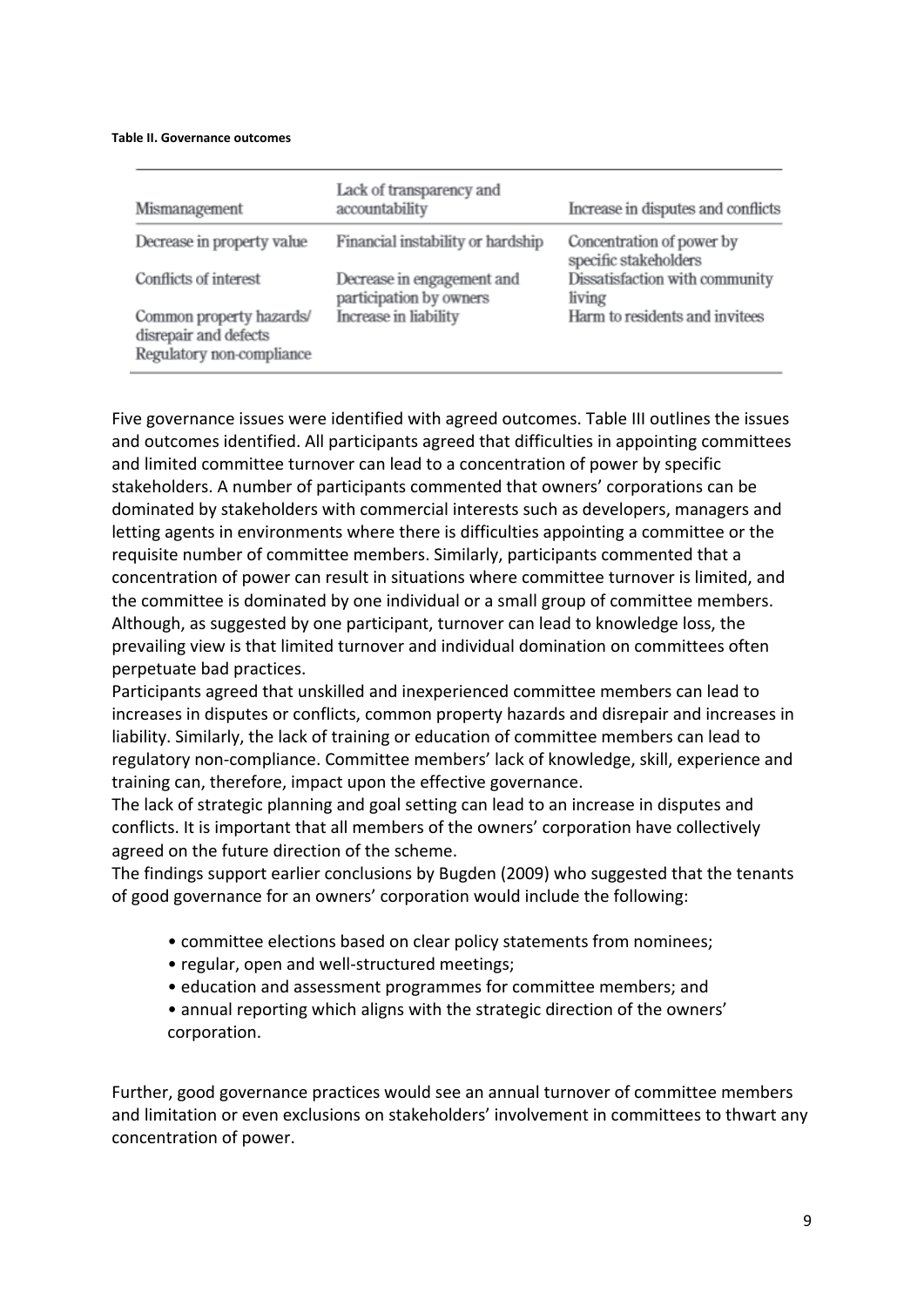#### **Table III. Governance issues and outcomes identified as relevant to the category of committee**

| <b>Issues</b>                                                | Outcomes identified                                                                                    |
|--------------------------------------------------------------|--------------------------------------------------------------------------------------------------------|
| Difficulties appointing committee or requisite<br>number     | Concentration of power by specific stakeholders                                                        |
| Unskilled and inexperienced committee members                | Increase in disputes or conflict<br>Common property hazards/disrepair/defects<br>Increase in liability |
| Limited committee turnover                                   | Concentration of power by specific stakeholders                                                        |
| Lack of training or education of committee<br>members        | Regulatory non-compliance                                                                              |
| Lack of OC (or BC) goals and/or operational<br>procedures    | Increase in disputes or conflict                                                                       |
| <b>Notes:</b> $OC = Owners corporation; BC = body corporate$ |                                                                                                        |

## *Governance category: meetings*

It is imperative that committee and general meetings are called and held in accordance with the procedures prescribed in the legislation [5], for the members to be informed about the affairs of the owners' corporation and participate in the decision‐making process. To ensure that decisions are made by the members, the legislation requires that a quorum is present before a meeting can be held [6]. Owners' corporations must ensure compliance to safeguard the integrity of the votes and, more importantly, the decisions that are being made.

Four governance issues were agreed with identified outcomes. Procedural irregularities in calling and holding all meeting types, granting of proxies to stakeholders and inaccuracies with the distribution and content of meeting minutes were issues with agreed outcomes. All participants agreed that the granting of proxies to stakeholders could lead to a concentration of power. Conflicts of interest could also be an outcome of this practice. Interestingly, participants agreed that procedural irregularities in calling and holding the annual general meeting could lead to regulatory non‐compliance, increases in disputes and issues with transparency and accountability but only agreed that increase in disputes could be an outcome for procedural irregularities in other meeting types. This finding may demonstrate a believe that the annual general meeting is the most critical meeting in terms of governing the scheme, and therefore, procedures must be followed in accordance with the regulations.

Participants commented that not calling or holding any meetings leads to similar outcomes for schemes. Additionally, a number of participants commented on the problems associated with using proxies. One participant commented that proxy farming has destructive effects; others commented that time limitations need to be specific and managers should be ineligible.

Participants agreed that inaccuracies with minutes could lead to increases in disputes and issues with transparency and accountability (Table IV).

## *Governance category: business activities*

The business activities category relates generally to an owners' corporation's ability to enter into agreements for the provision of services within the scheme or transactions relating to the use of common property or assets. In large schemes in particular, owners' corporations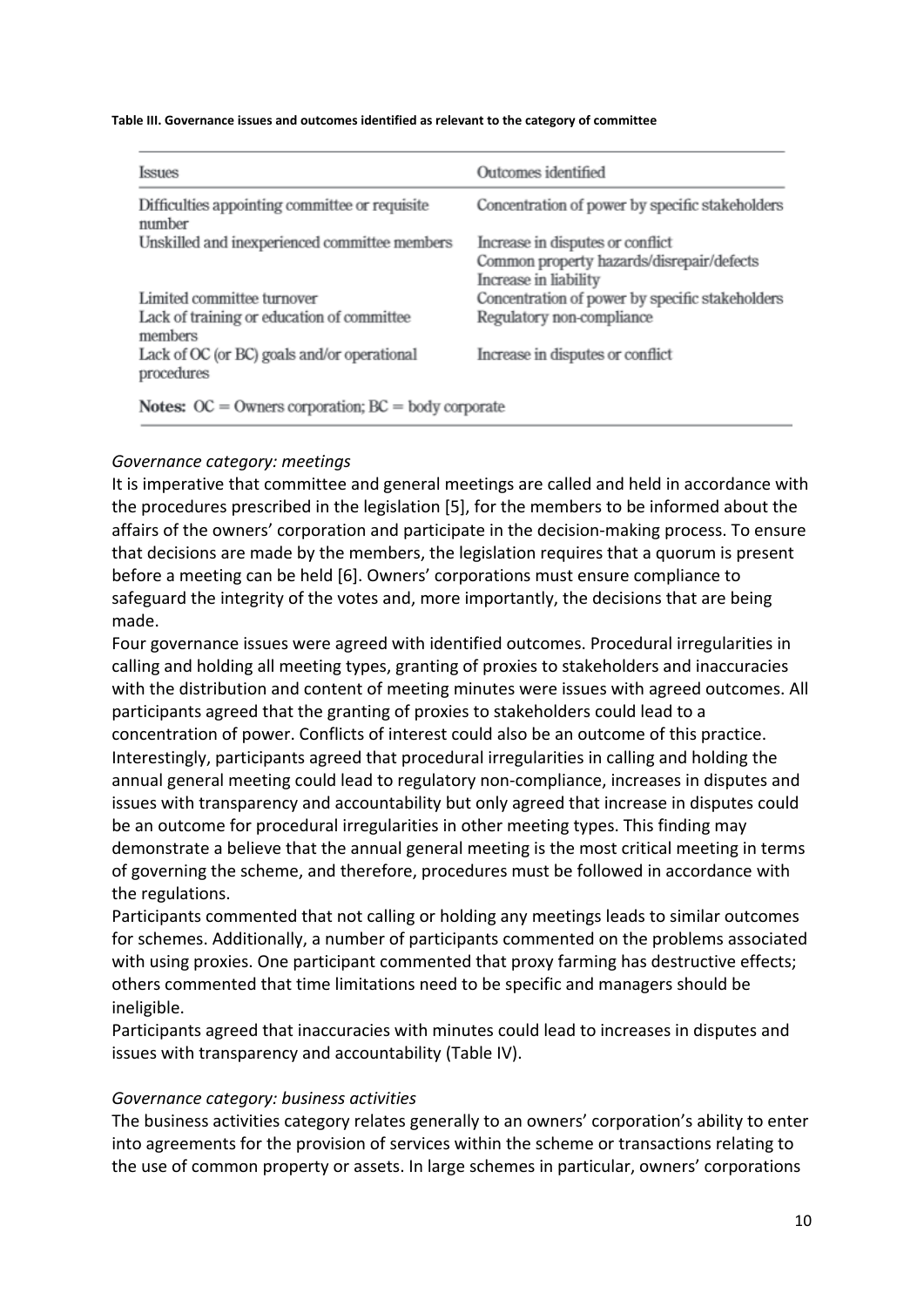can provide essential utility‐based services to lot owners and for the benefit of the common property. Owners' corporations can also buy, sell, lease and licence property including the common property [7].

| <b>Issues</b>                                    | Outcomes identified as relevant                 |
|--------------------------------------------------|-------------------------------------------------|
| Procedural irregularities in calling and holding | Regulatory non-compliance                       |
| annual general meetings                          | Increase in disputes or conflict                |
|                                                  | Issues with transparency and accountability     |
| Procedural irregularities in calling and holding | Increase in disputes or conflict                |
| extraordinary general meetings and committee     | Concentration of power by specific stakeholders |
| meetingsGranting of proxies to stakeholders      | Conflict of interest                            |
| (other than sole lot owners)                     |                                                 |
| Inaccuracies with distribution and content of    | Increase in disputes or conflict                |
| minutes                                          | Issues with transparency and accountability     |

## **Table IV. Governance issues and outcomes identified as relevant to the category of meetings**

Two governance issues were identified by the participants as leading to specific outcomes. Conflicts of interest can result where there are related entity leases and licences entered into as well as agreements made with associated service providers. These conflicts usually relate to associations with the scheme developer or manager. Participants agreed that increases in disputes and issues with transparency and accountability can also result from related party transactions relating to leases and licences. Participants commented that this is an area of concern and legislative protections need to be strengthened (Table V).

## *Governance category: engagement of managers*

Owners' corporations have the power to engage an owners' corporation manager to assist in the administration of the scheme or a resident manager to assist with caretaking duties [8]. According to Easthope (2009), the owners' corporation manager is an influential stakeholder in the owners' corporation and beneficial for schemes over ten lots. Typically, an owners' corporation manager assists the owners' corporation in managing its financial affairs and becomes both the custodian (i.e. keeping of records and some property) and agent (i.e. paying invoices, engaging providers) for and on behalf of the owners' corporation.

Six governance issues were identified by the participants as leading to specific outcomes. Table VI outlines these issues and outcomes. Participants agreed that the engagement of an inexperienced or unskilled manager could lead to increases in disputes, mismanagement, increases in liability, common property hazards or disrepair, dissatisfaction with community living, regulatory non-compliance and issues with transparency and accountability. It is apparent that manager skill and experience can impact upon the functionality of a scheme. Participants agreed that the engagement of managers associated with other stakeholders can lead to conflicts of interest, issues with transparency and accountability and increases in disputes. This issue typically relates to managers engaged by developers' pre‐registration to assist in the establishment of the scheme. Concerns have been raised that this pre‐existing relationship can affect the relationship between the manager and the owners' corporation post‐registration.

The absence of clearly defined roles and responsibilities for the manager can lead to increases in disputes and mismanagement. It is essential that the roles and responsibilities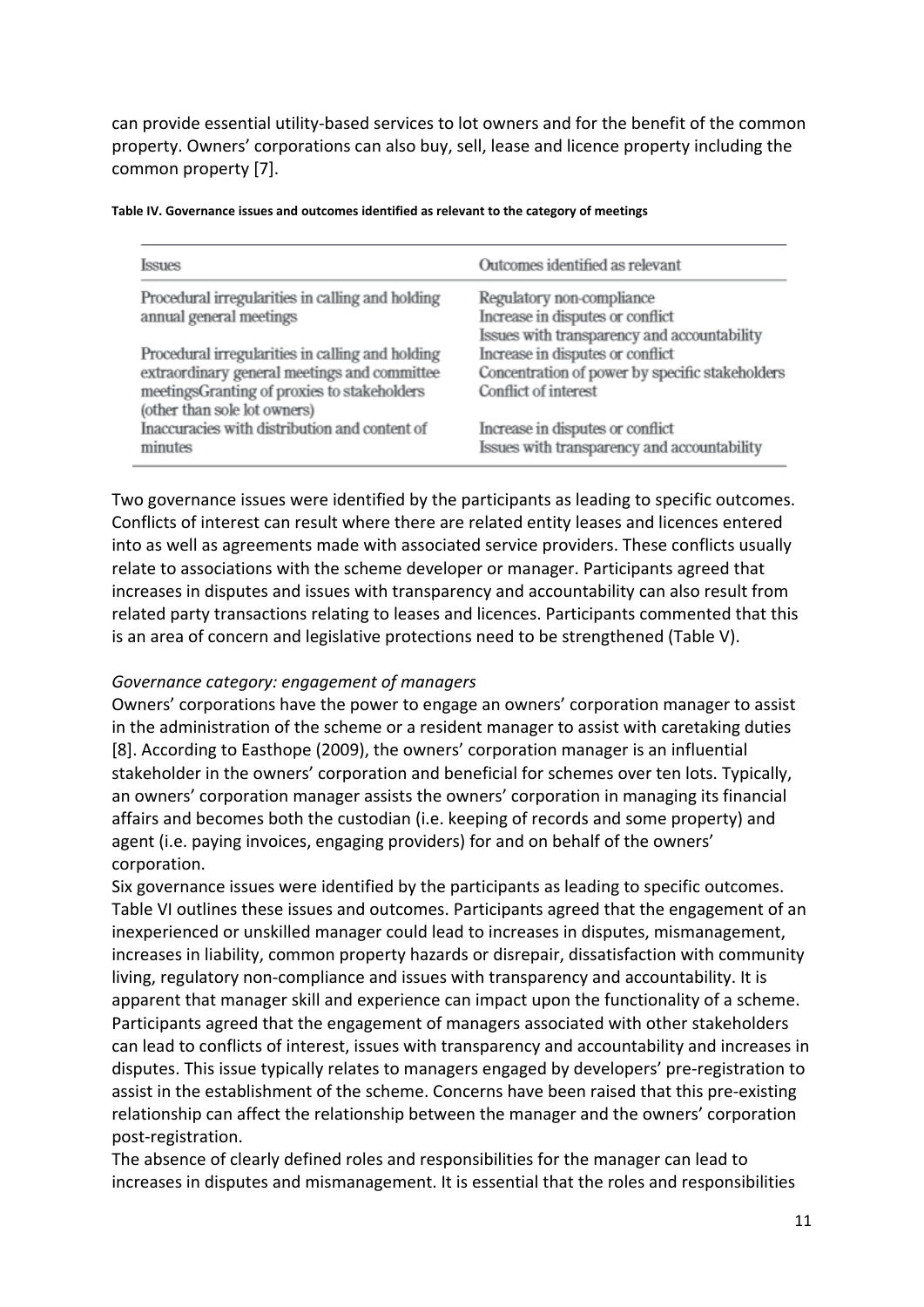are determined and defined by the parties. Lacking of legal representation and non‐ competitive agreements can also lead to increases in dispute and issues with transparency.

| Table V. Governance issues and outcomes identified as relevant to the category of business activities |  |  |  |
|-------------------------------------------------------------------------------------------------------|--|--|--|
|                                                                                                       |  |  |  |

| <b>Issues</b>                                                                | Outcomes identified                                       |
|------------------------------------------------------------------------------|-----------------------------------------------------------|
| Related entity leases and licences (developer, other<br>stakeholders)        | Increase in disputes or conflict<br>Conflicts of interest |
| Associated (with other stakeholders) service providers Conflicts of interest | Issues with transparency and accountability               |

## **Table I. Governance issues and outcomes identified as relevant to the category of engagement of manager**

| Issues                                                                                 | Outcomes identified                                                             |
|----------------------------------------------------------------------------------------|---------------------------------------------------------------------------------|
| Engagement of inexperienced and/or unskilled                                           | Increase in disputes or conflict                                                |
| manager                                                                                | Mismanagement                                                                   |
|                                                                                        | Increase in liability                                                           |
|                                                                                        | Common property hazards/disrepair/defects                                       |
|                                                                                        | Dissatisfaction with community living<br>Regulatory non-compliance              |
|                                                                                        | Issues with transparency and accountability                                     |
| Engagement of manager who also is associated with                                      | Conflicts of interest                                                           |
| other stakeholder                                                                      | Issues with transparency and accountability                                     |
|                                                                                        | Increase in disputes or conflict                                                |
| No clear roles, duties and responsibilities between OC                                 | Increase in disputes or conflict                                                |
| and manager                                                                            | Mismanagement                                                                   |
| Conflicting decision making process between OC and<br>manager                          | Increase in disputes or conflict                                                |
| Lack of legal representation for appointment,<br>assignment or extension of agreements | Issues with transparency and accountability                                     |
| Non-competitive agreements or engagements<br>(including extensions of agreements)      | Issues with transparency and accountability<br>Increase in disputes or conflict |

It is good practice for owners' corporations to interview and assess managers prior to engagement to ensure that the manager is suitable and has the requisite skills to undertake the administrative tasks required by the owners' corporation. The owners' corporation should also audit the manager annually to ensure that the agreed duties are being undertaken to a specific standard as previously agreed. This task should be part of the surveillance and assurance processes for undertaking good governance.

## *Governance category: financial management*

Although not all jurisdictions require the establishment of specific funds to meet owners' corporation expenses [9], an administration fund is usually adopted annually at the annual general meeting, and based on the financial output of the previous year plus, any additional expenditure the owners' corporation foresees for the future year. The sinking (or maintenance) fund should be adopted and be based on a plan which estimates the annual contribution required to ensure that capital expenditure is met when required. If the administration and sinking fund budgets are forecast correctly, there would be limited need to implement a special or extraordinary levy. Good governance would ensure that there is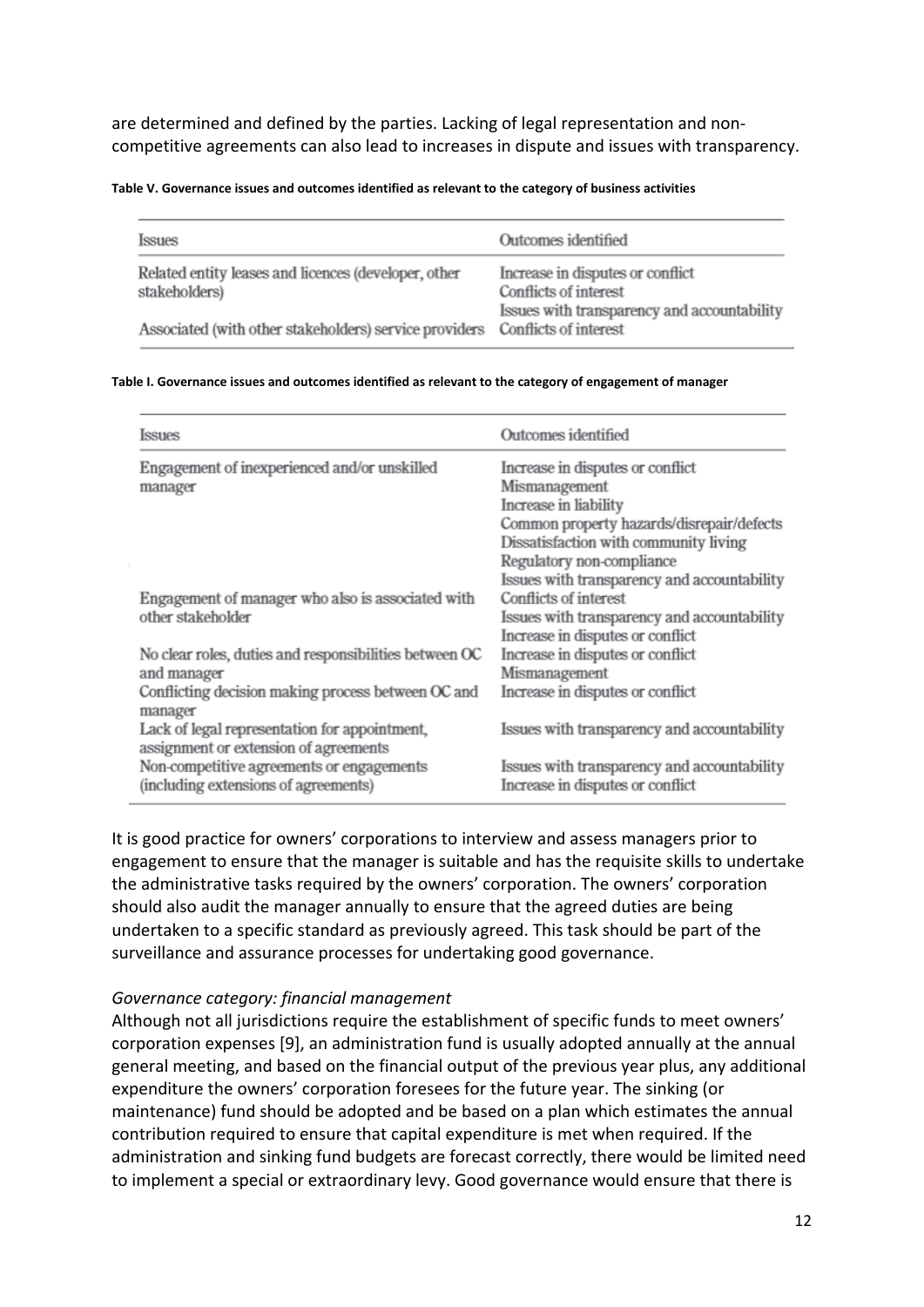limited use of extraordinary fees over the life of the scheme, which gives financial certainty to lot owners.

Ten governance issues were identified with agreed outcomes. Table VII outlines the agreed issues and relevant outcomes. Participants agreed that there are a number of negative outcomes for owners' corporations, underestimating administrative (recurrent expenditure such as electricity, management fees and garden services) and sinking (maintenance) funds (non‐recurrent expenditure such as painting and re‐carpeting), including common property hazards and disrepairs, mismanagement, financial instability or hardship, increase in disputes and dissatisfaction with community living.

| <b>Issues</b>                                                                         | Outcomes identified                                                                        |
|---------------------------------------------------------------------------------------|--------------------------------------------------------------------------------------------|
| Underestimated administrative funds by an                                             | Common property hazards/disrepair/defects                                                  |
| amount more than 20% but less than 50%                                                | Mismanagement                                                                              |
|                                                                                       | Financial instability or hardship                                                          |
| Underestimated administrative funds by an<br>amount more than 50%                     | Common property hazards/disrepair/defects<br>Increase in disputes or conflict              |
|                                                                                       | Dissatisfaction with community living<br>Mismanagement                                     |
|                                                                                       | Financial instability or hardship                                                          |
| Underestimated sinking (maintenance) funds by an                                      | Common property hazards/disrepair/defects                                                  |
| amount more than 20% but less than 50%                                                | Mismanagement                                                                              |
|                                                                                       | Financial instability or hardship                                                          |
| Underestimated sinking (maintenance) funds by an<br>amount more than 50%              | Common property hazards/disrepair/defects<br>Mismanagement                                 |
| No provision of sinking (maintenance) funds                                           | Common property hazards/disrepair/defects<br>Mismanagement                                 |
|                                                                                       | Financial instability or hardship<br>Increase in liability                                 |
|                                                                                       | Harm to residents and invitees                                                             |
|                                                                                       | Decrease in property values                                                                |
| Overdue levy payments by 10% but less than 20%<br>of lot owners                       | Financial instability or hardship                                                          |
| Overdue levy payments by 20% but less than 50%                                        | Financial instability or hardship                                                          |
| of lot owners                                                                         | Common property hazards/disrepair/defects                                                  |
| Overdue levy payments by more than 50% of lot                                         | Common property hazards/disrepair/defects                                                  |
| owners                                                                                | Increase in liability                                                                      |
|                                                                                       | Financial instability or hardship                                                          |
|                                                                                       | Dissatisfaction with community living                                                      |
|                                                                                       | Decrease in property values                                                                |
| Financial statements and accounts not audited<br>Over spending (limits) by committees | Issues with transparency and accountability<br>Issues with transparency and accountability |

#### **Table VII. Governance issues and outcomes identified as relevant to the category of financial management**

Six outcomes were identified for owners' corporations not providing funding for non‐ recurrent expenditure.

To maintain good financial health, it is imperative that owners pay their financial contributions without delay for the owners' corporation to pay its bills. Unlike a business, it is rare that surplus funds are available to cover outstanding lot owner liabilities. Participants agreed that there are multiple impacts for schemes where there are overdue levies by more than 50 per cent of lot owners. According to the participants, instability or hardship results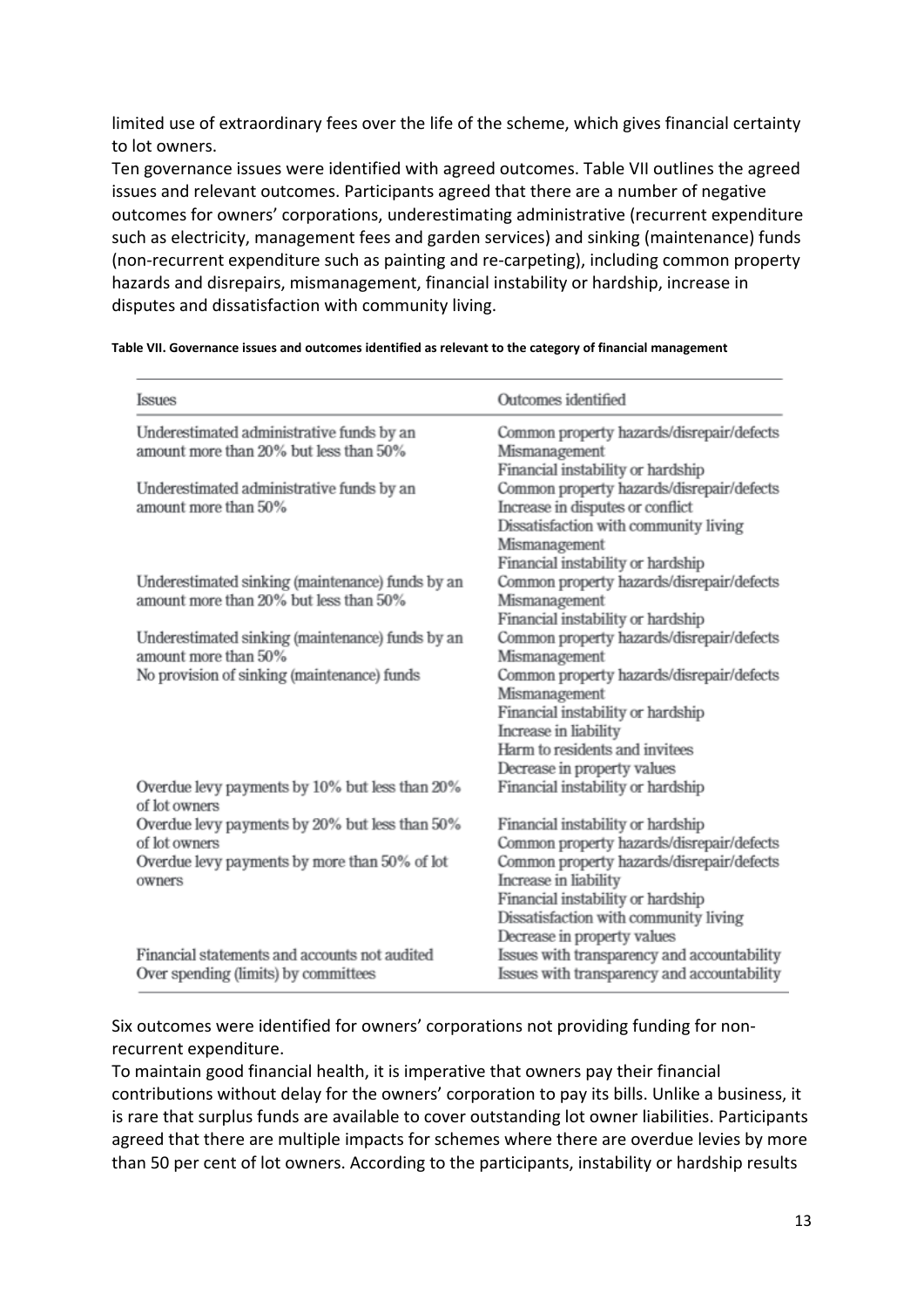when a small group of owners do not pay levies on time where common property hazards, increases in liability, dissatisfaction with community living and decreases in property values can result if more than half of owners do not pay on time. One participant commented that a clear arrears policy needs to be in place.

Issues with transparency and accountability can be the result for schemes not requesting financial records be audited and over spending by committees. Good financial health requires the financial statements and records to be audited on an annual basis by an independent auditor.

## *Governance category: administration*

The records of the owners' corporation include, inter alia, the owners roll, all meeting agendas and minutes, all agreements with service providers, all financial statements, audits, reports, insurance policies, valuations, legal advices and correspondence to and from the owners' corporation or its committee. The records are the property of the owners' corporation, and as such, each owner (and interested party) has a right to inspect the records and receive copies [10] The keeping of records should accord with industry standards and be complete, well‐referenced and organised and available for inspection. Owners or potential purchasers of an MOP should undertake a search of the owners' corporation records to inform themselves about the functionality of the scheme and to ensure that all aspects of the records are legally compliant.

Five governance issues were identified with agreed outcomes for the administration category. Table VIII outlines the most relevant issues being records not kept at industry standard, incomplete or outdated registers, managers who impede rights to search and take copies and incorrect or inaccurate information detailed on certificates or disclosures. Participants agreed that issues with transparency and accountability, regulatory non‐ compliance, increases in disputes and mismanagement can result due to these types of practices. Some participants further commented that managers often refuse to hand over documents when the management agreements end. Others commented that there should be no time restrictions placed on interested parties searching records. It would be prudent of owners' corporations to implement a clear procedure (which accords with the relevant legislation) for managers to follow in relation to inspection of records. In practice, it is the owners' corporation manager who is the custodian and administrator of the records. Unfortunately, it appears that managers are frustrating inspections one way or another. Anecdotally, concerns have been raised that managers refuse access, charge for access, charge excessively for copies, restrict access to certain records or limit the time in which owners can inspect.

## *Governance category: assets and common property maintenance*

According to Easthope (2009), the most important governance issue relates to repairs and maintenance. The owners' corporation is required by law to ensure that the common property is repaired and maintained [11]. Regular audits should be undertaken to alert the owners' corporation of any current or potential areas which require maintenance and repair. A maintenance plan can assist the owners' corporation in fulfilling this obligation by alerting it to defects and forecasting replacement time frames.

Ensuring that the appropriate level of insurance is in place is vital in limiting risk exposure to the owners' corporation. The regulations require the owners' corporation be covered by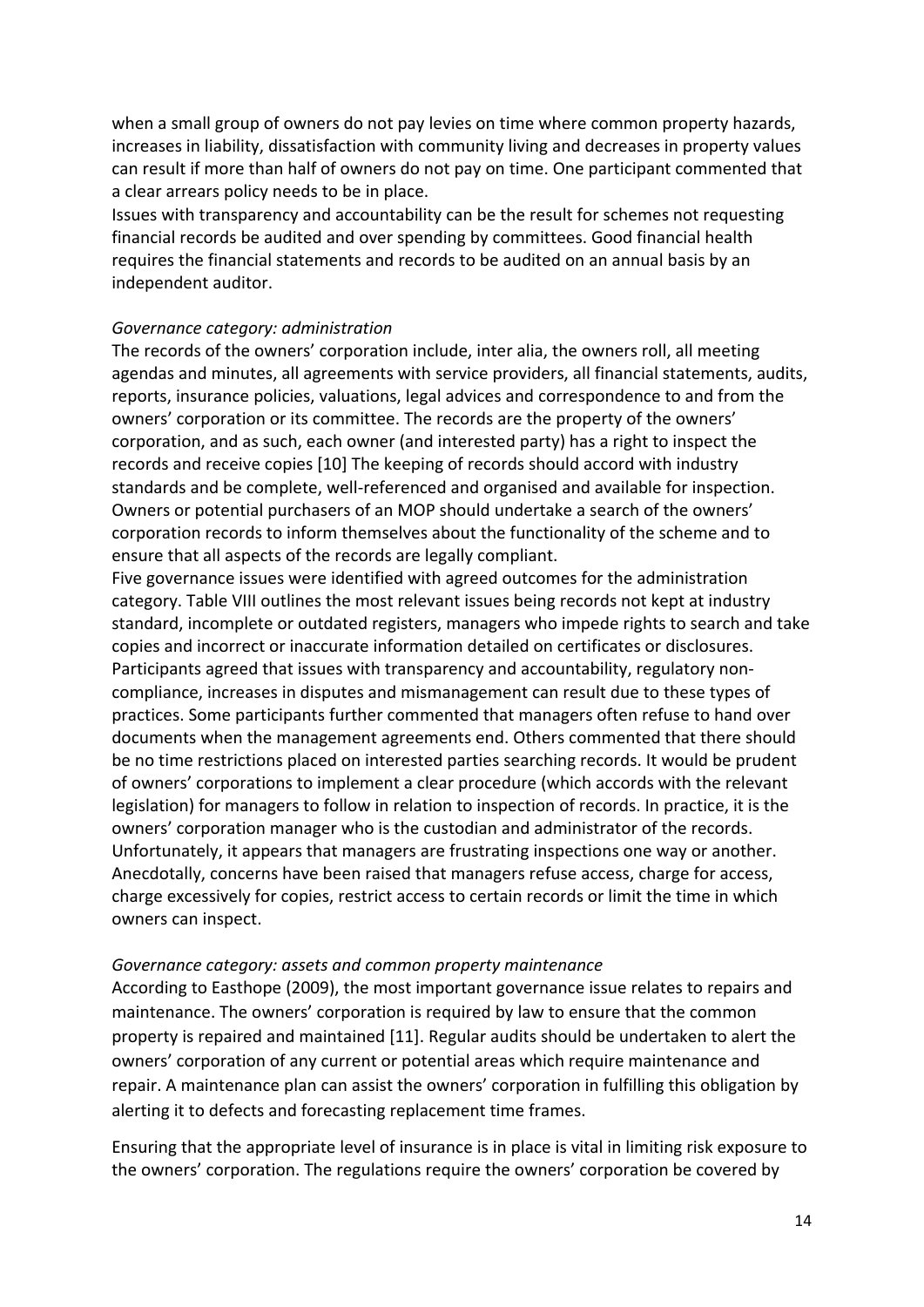insurance for the reinstatement and replacement value of a building on common property and public liability insurance to a minimum amount of \$10 million (AU)[12]. Additional insurance should be taken out to indemnify the committee members. Uninsured or underinsured properties expose the owners' corporation and, therefore, the owners to financial risk.

| <b>Issues</b>                                           | Outcomes identified                                          |
|---------------------------------------------------------|--------------------------------------------------------------|
| Records not kept at industry standards                  | Issues with transparency and accountability<br>Mismanagement |
| Incomplete or outdated registers                        | Regulatory non-compliance                                    |
| Managers who impede interested parties rights to        | Increase in disputes or conflict                             |
| search records                                          | Issues with transparency and accountability                  |
| Incorrect or inaccurate information outlined on         | Regulatory non-compliance                                    |
| certificates/disclosures                                | Increase in disputes or conflict                             |
|                                                         | Issues with transparency and accountability                  |
| Refusing to allow interested parties inspecting records | Issues with transparency and accountability                  |
| to scan or take photographic images of documents or     |                                                              |
| refusing to send scanned copies of records to           |                                                              |
| interested parties                                      |                                                              |

#### **Table VIII. Governance issues and outcomes identified as relevant to the category of administration**

Ensuring that the appropriate level of insurance is in place is vital in limiting risk exposure to the owners' corporation. The regulations require the owners' corporation be covered by insurance for the reinstatement and replacement value of a building on common property and public liability insurance to a minimum amount of \$10 million (AU)[12]. Additional insurance should be taken out to indemnify the committee members. Uninsured or underinsured properties expose the owners' corporation and, therefore, the owners to financial risk.

There are a number of regulations relating to safety that owners' corporations need to be aware of and comply with. These regulations take the form of fire safety measures and occupational, health and safety measures [13].

In relation to asset and common property maintenance, participants agreed with nine governance issues. Table IX outlines the issues and outcomes. Uninsured or underinsured schemes can lead to regulatory non‐compliance, increases in liability, mismanagement and decreases in property values. One participant suggested that insurance policies should be reviewed every two years or sooner if alterations or additions are made to the scheme. Seven outcomes can result from schemes, delaying repairs and maintenance. Schemes without sinking plans, or outdated plans or plans not utilised to fund maintenance, can lead to increases in disputes, harm to residents common property hazards, increases in liability and mismanagement.

It is imperative for a new owners' corporation to engage an engineer to report on any building defects that the developer is required to rectify. If the owners' corporation does not regularly inspect, assess and correct repairs or areas needing to be maintained, the damage may result in an unwarranted and substantial repair, leading to considerable cost. Schemes not engaging fire safety inspectors and schemes not undertaking rectification works as advised by inspectors can, according to the participants, lead to harm to residents and invitees, increases in liability, mismanagement and common property hazards. Good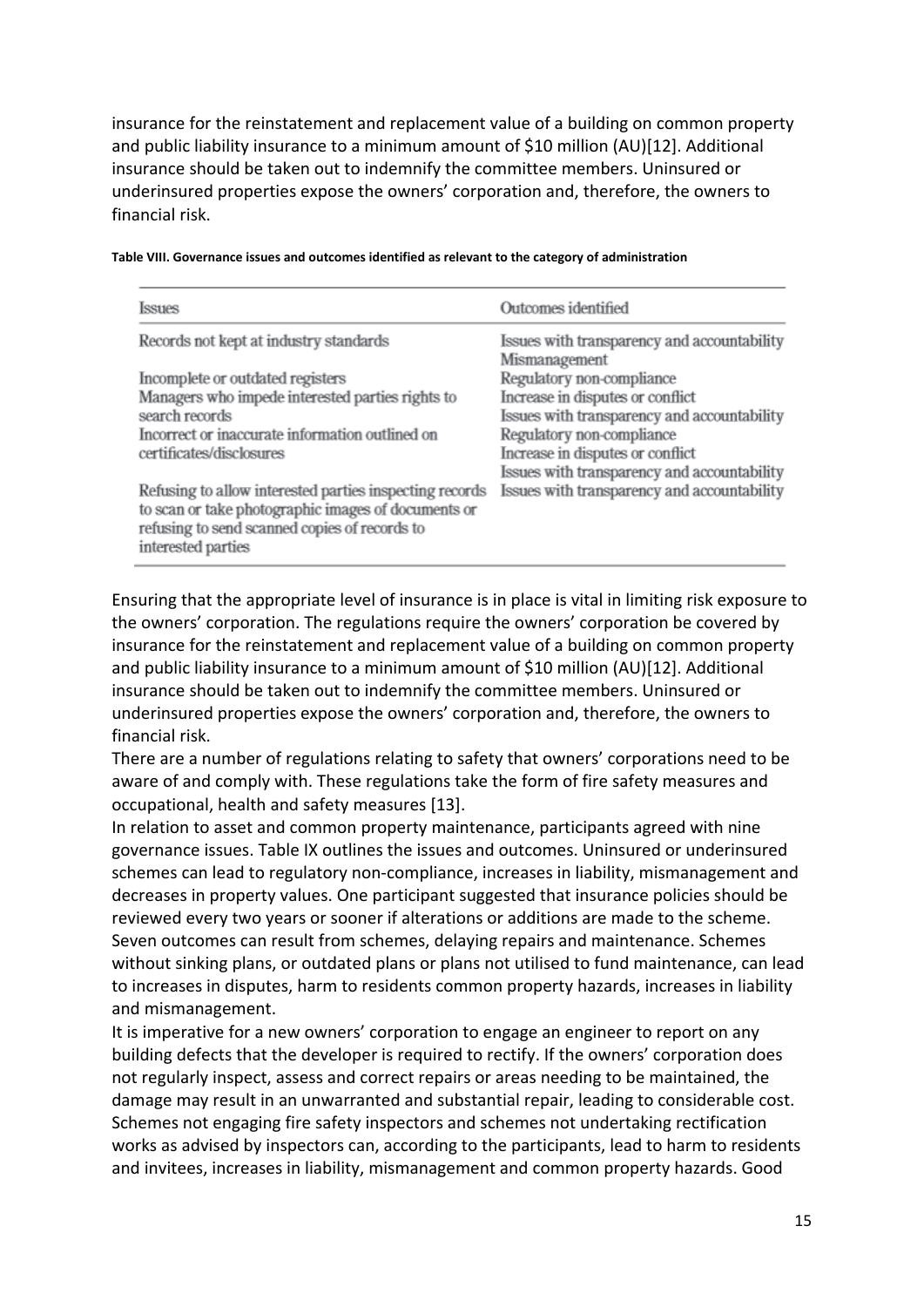governance practices require the owners' corporation to engage specialists to ensure compliance and minimise hazards; such audits should be undertaken regularly with reports and registers kept. A clear alert system should be in place to advise owners' corporations of insurance expire dates.

## *Governance category: rules and bylaws*

Rules (or bylaws) are registered at the time the owners' corporation is created and provide an additional governance framework for the scheme (Sherry, 2009). Scheme rules are private in nature and regulate noise, pets, parking, balcony displays, architectural guidelines, behaviour of residents and invitees and the like (Sherry, 2009). Most jurisdictions provide model rules which can be used or modified by individual schemes. There are, however, restrictions placed on the types of rules which can be implemented. The legislation regulating these schemes provide express boundaries as to the types of rules which cannot be implemented [14]. Regardless of these restrictions, concerns have been raised about the types of rules owners' corporations have and want to implement.

| <b>Issues</b>                                                                                                                    | Outcomes identified                                                                                                                                                                                                             |
|----------------------------------------------------------------------------------------------------------------------------------|---------------------------------------------------------------------------------------------------------------------------------------------------------------------------------------------------------------------------------|
| Uninsured properties                                                                                                             | Regulatory non-compliance<br>Increase in liability<br>Mismanagement<br>Decrease in property values                                                                                                                              |
| Properties (schemes) underinsured                                                                                                | Regulatory non-compliance<br>Increase in liability                                                                                                                                                                              |
| Schemes delaying repairs and maintenance to common<br>property and assets                                                        | Regulatory non-compliance<br>Increase in liability<br>Increase in disputes or conflict<br>Common property hazards disrepair defects<br>Mismanagement<br>Dissatisfaction with community living<br>Harm to residents and invitees |
| Schemes that do not undertake works on lots impacting<br>the scheme<br>Schemes without maintenance sinking plans                 | Increase in disputes or conflict<br>Harm to residents and invitees<br>Common property hazards disrepair defects<br>Increase in liability<br>Mismanagement<br>Harm to residents and invitees                                     |
| Schemes with outdated sinking or maintenance plans                                                                               | Common property hazards disrepair defects<br>Increase in liability                                                                                                                                                              |
| Schemes that do not implement sinking or maintenance<br>plans<br>Schemes that do not regularly engage a fire safety<br>inspector | Common property hazards disrepair defects<br>Increase in liability<br>Harm to residents and invitees<br>Increase in liability<br>Common property hazards disrepair defects<br>Mismanagement                                     |
| Schemes that do not undertake rectifications works in<br>relation to fire safety                                                 | Increase in liability<br>Harm to residents and invitees<br>Common property hazards disrepair defects<br>Mismanagement                                                                                                           |

#### Table IX. Governance issues and outcomes identified as relevant to the category of assets and common property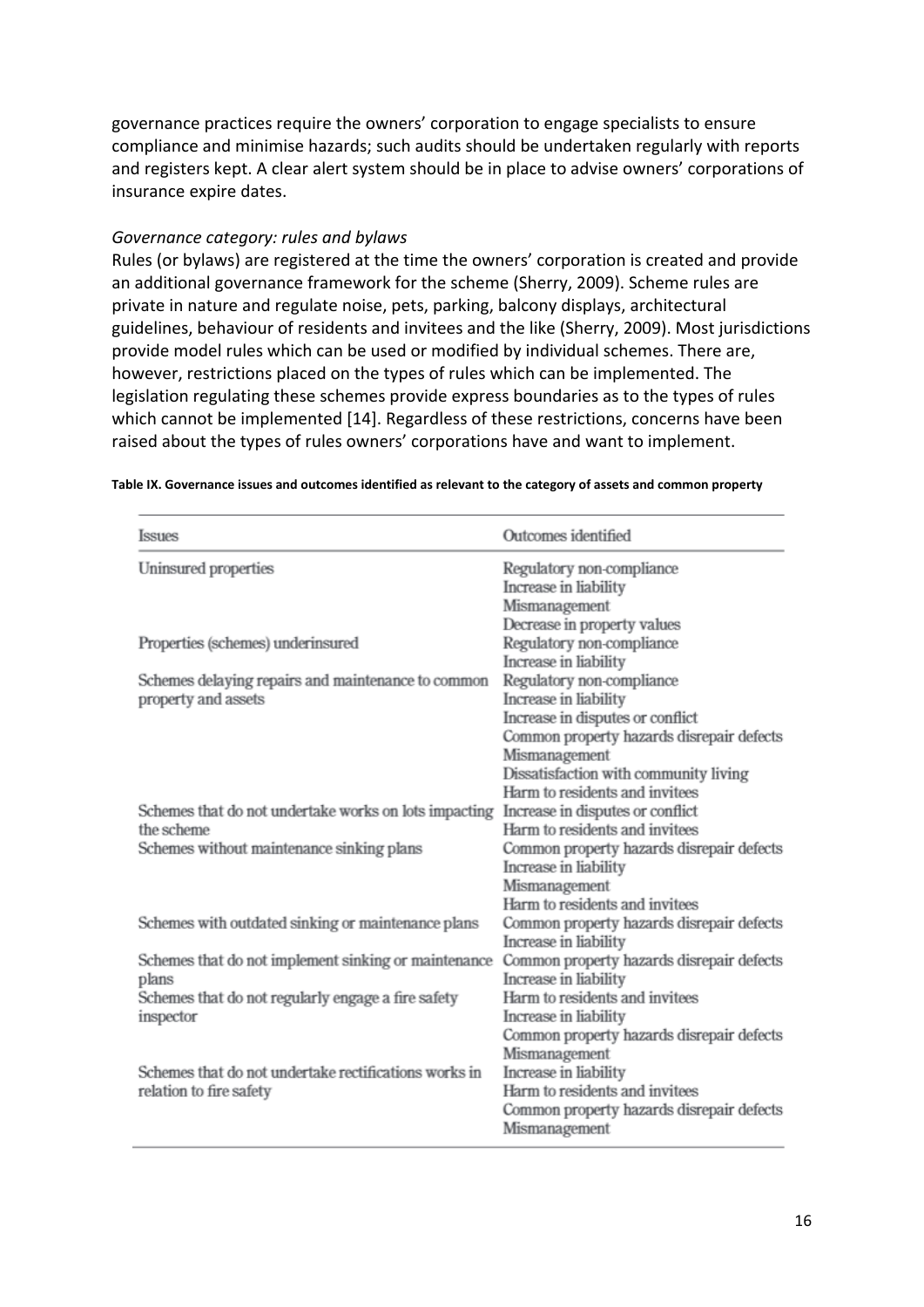According to participants, discriminatory or inappropriate bylaws can lead to increases in disputes and dissatisfaction with community living. Bylaws prohibiting domestic pets appear to be a bylaw often disputed at the tribunal level. More often, these types of prohibitions are viewed as unreasonable. One participant commented that ignoring professional legal advice in relation to bylaws in a constant concern. A good governance practice would be to ensure that bylaws are reviewed every few years by specialist lawyers to ensure that they are reasonable, appropriate for the scheme and legally compliant (Table X).

| Table X. Governance issues and outcomes identified as relevant to the category of rules and bylaws |
|----------------------------------------------------------------------------------------------------|
|                                                                                                    |

| <b>Issues</b>                          | Outcomes identified                                                       |
|----------------------------------------|---------------------------------------------------------------------------|
| Discriminatory or inappropriate bylaws | Increase in disputes or conflict<br>Dissatisfaction with community living |

## **Conclusion**

This study started with the position that good governance quality can create and maintain sustainable value for MOP schemes. However, merely operating within a governance system cannot automatically guarantee effective outcomes. In this regard, this study makes three important contributions. First, it supports the notion that a good MOP governance system requires the effective support of the MOP management system. In other words, the required governance practices enacted by regulation can only serve as an internal governance framework. These common governance practices are to be implemented by the management system set up by the owners' corporation. These practices if not executed properly (by management) can result in outcomes identified from this study such as mismanagement, issues with transparency and accountability, conflicts of interest, regulatory non‐compliance, concentration of power by specific stakeholders, common property hazards/disrepair/defects and increase in disputes or conflicts. These are all outcomes that can have a negative impact on the quality of governance. Second, it develops a governance typology that identifies the most relevant issues and potential outcomes for MOP schemes. More specifically, the most common outcomes for committee and management issues are concentration of power and increase in disputes. For meetings, the most common outcomes are increases in disputes and issues with transparency and accountability. Conflict of interest is the most prevalent outcome for business activity issues. Common property hazards and disrepairs, financial instability or hardship and mismanagement are the main outcomes for financial management issues. Administration issues often lead to issues with transparency and accountability. Assets and common property issues lead to regulatory non‐compliance, increases in liability and harm to residents and invitees. Increases in disputes are the most common outcome for bylaws issues. It is interesting to note that many of these outcomes are the result of poor execution by the management system and can negatively impact upon governance quality. Hence, these identified issues can serve as a guide for the assessment of the viability of any MOP scheme. The presence of any of these issues should sound the alarm for potential risks. Third, the issues and outcomes identified in the governance typology will form the basis for the development of a more comprehensive audit tool for the assessment of governance quality. A comprehensive audit tool will be useful for owners' corporations to assess its own governance quality and, hence, the risks of the scheme. It is anticipated that any MOP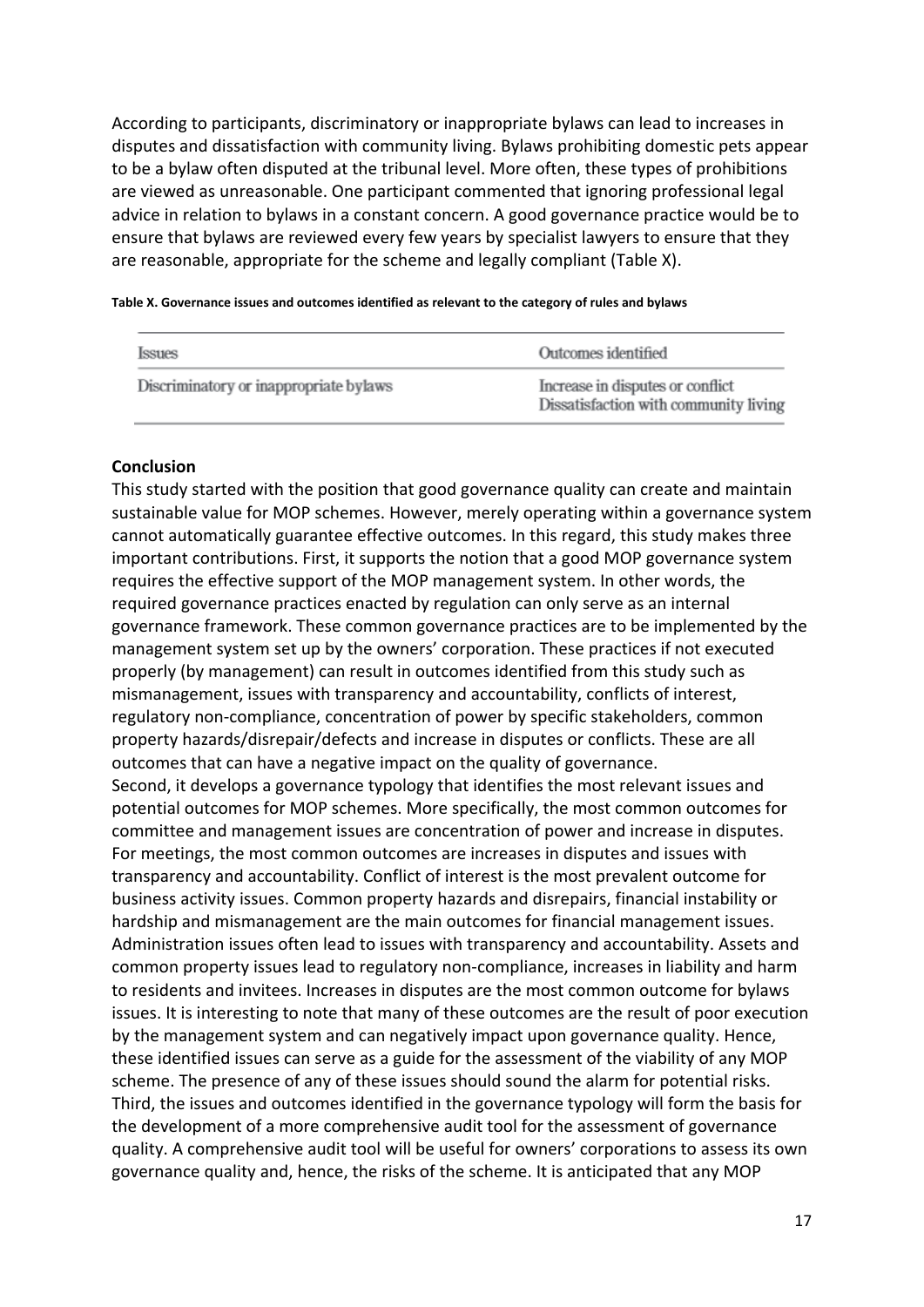scheme that is assessed to be having a good governance quality can also be a good marketing tool and, hence, drive up property values. Insurance companies can also use the audit tool to assess the governance quality of a particular MOP scheme to assess the risk and, hence, the premium chargeable.

## **Notes**

1. See, for example, the objectives of the relevant legislation: Section 3 of the Strata Schemes Management Act 1996 (New South Wales), Section 1 of the Subdivision Act 1988 (Victoria), Section 1(a) of the Owners Corporation Act 2006 (Victoria), Section 4(a), (e) of the Body Corporate and Community Management Act 1997 (Queensland). 2. Only the states of Queensland, New South Wales and Victoria have been reviewed. These three states represent that largest portion of MOP in Australia. Owing to time constraints and the consistency in the other jurisdictions legislation, it was not imperative to undertake a review of the legislation in the other jurisdictions. 3. Body Corporate and Community Management Act 1997 (Queensland); Body Corporate and Community Management (Accommodation Module) Regulation 2008 (Queensland); Owners Corporation Act 2006 (Victoria); Strata Schemes Management Act 1996 (New South Wales).

4. See, for example, Owners Corporation Act 2006 (Victoria) s 100 and 103(1); Strata Schemes Management Act 1996 (New South Wales) s 16(1) and schedule 3, 2(2); Body Corporate and Community Management (Accommodation Module) Regulation 2008 (Queensland) s 8(1).

5. See, for example, Owners Corporation Act 2006 (Victoria) s 34, 39, 69, 71, 72, 109,115, 159; Strata Schemes Management Act 1996 (New South Wales) Schedule 2 and 3; Body Corporate and Community Management (Accommodation Module) Regulation 2008 (Queensland) s 44, 45, 47, 63, 65, 68, 72, 74, 137.

6. See, for example, Owners Corporation Act 2006 (Victoria) s 77 and 112; Strata Schemes

Management Act 1996 (New South Wales) schedule 3 (9); Body Corporate and **Community** 

Management (Accommodation Module) Regulation 2008 (Queensland) s 49(1), 80. 7. See, for example, Strata Schemes Management Act 1996 (New South Wales) 65A and B,

110(2), 111, 112; Body Corporate and Community Management (Accommodation Module)

Regulation 2008 (Queensland) s 159(2), 164, 165, 167.

8. See, for example, Owners Corporation Act 2006 (Victoria) s 102; 119; Strata Schemes

Management Act 1996 (New South Wales) 26, 28, 40B; Body Corporate and **Community** 

Management (Accommodation Module) Regulation 2008 (Queensland) s 56, 112. 9. For example, it is a discretionary provision under the Owners Corporation Act, 2006

(Victoria) (s 23) to set annual fees.

10. See, for example, Owners Corporation Act 2006 (Victoria) s 146, 150, 151; Strata Schemes Management Act 1996 (New South Wales) s 108; Body Corporate and **Community**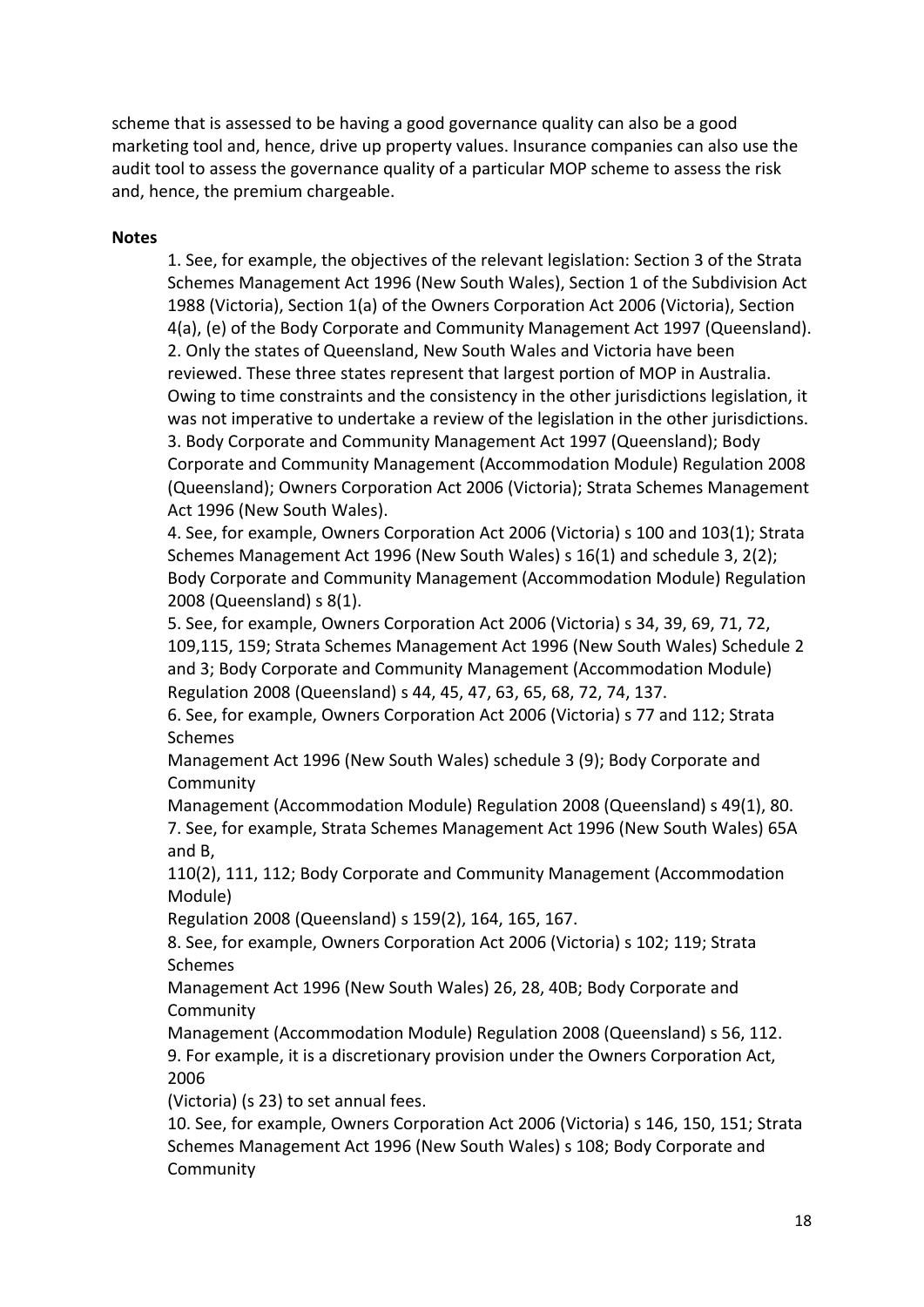Management Act 1997 (Queensland), s 205; Body Corporate and Community Management

(Accommodation Module) Regulation 2008 (Queensland) s 202.

11. See, for example, Owners Corporation Act 2006 (Victoria) s 46, 47; Strata Schemes

Management Act 1996 (New South Wales) s 62, 64; Body Corporate and Community Management (Accommodation Module) Regulation 2008 (Queensland) s 157.

12. See, for example, Owners Corporation Act 2006 (Victoria) s 59, 61; Strata Schemes

Management Act 1996 (New South Wales) s 83, 87; Body Corporate and Community Management (Accommodation Module) Regulation 2008 (Queensland) s 176, 177, 185.

13. See, for example, Building Fire Safety Regulation 2008 (Queensland); Occupational Health and Safety Regulations 2007 (Victoria); Environmental Planning

and Assessment Regulation 2000 (New South Wales).

14. See, for example, Owners Corporation Act 2006 (Victoria) s 138; Strata Schemes Management Act 1996 (New South Wales) s 47.

# **References**

Aguilera, R.V. and Cuervo‐Cazurra, A. (2009), "Codes of good governance", Corporate Governance: An International Review, Vol. 17 No. 3, pp. 376‐387.

Arkcoll, K., Guilding, C., Lamminamki, D., McManus, L. and Warnken, J. (2013), "Funding common property expenditure in multi‐owned housing schemes", Property Management, Vol. 31 No. 4, pp. 282‐296.

Berle, A. and Means, G. (1932), The Modern Corporation and Private Property, McMillan, New York, NY.

Blandy, S., Dixon, J. and Dupuis, A. (2006), "Theorising power relationships in multi‐owned residential developments: unpacking the bundle of rights", Urban Studies, Vol. 43 No. 13, pp. 2365‐2383.

Branson, D.M. (2006), "Too many bells? Too many whistles? Corporate governance in the post‐Enron, Post‐WorldCom Era", SC Law Review, Vol. 58 No. 1, pp. 65‐113.

Bugden, G. (2009), "In search of better ways to govern and manage owners associations", paper presented at the Strata and Community Title in Australia for the 21st Century Conference, Gold Coast, Queensland.

Cadbury Report (1992), "Committee on the financial aspects of corporate governance", Report with Code of Best Practice, Gee Publishing, London.

Easthope, H. (2009), "The fourth tier of governance: managing the future of our cities", Proceedings from the 2009 State of Australian Cities National Conference, Perth, available at:

www.be.unsw.edu.au/sites/default/files/upload/research/centres/cf/CFpresentations/SOA C09 Easthope.pdf

Easthope, H. and Randolph, B. (2009), "Governing the compact city: the challenges of apartment living in Sydney, Australia", Housing Studies, Vol. 24 No. 2, pp. 243‐259. Easthope, H., Randolph, B. and Judd, S. (2012), "Governing the compact city: the role and effectiveness of strata management (Final Report)", Published by City Futures Research Centre, University of New South Wales, available at: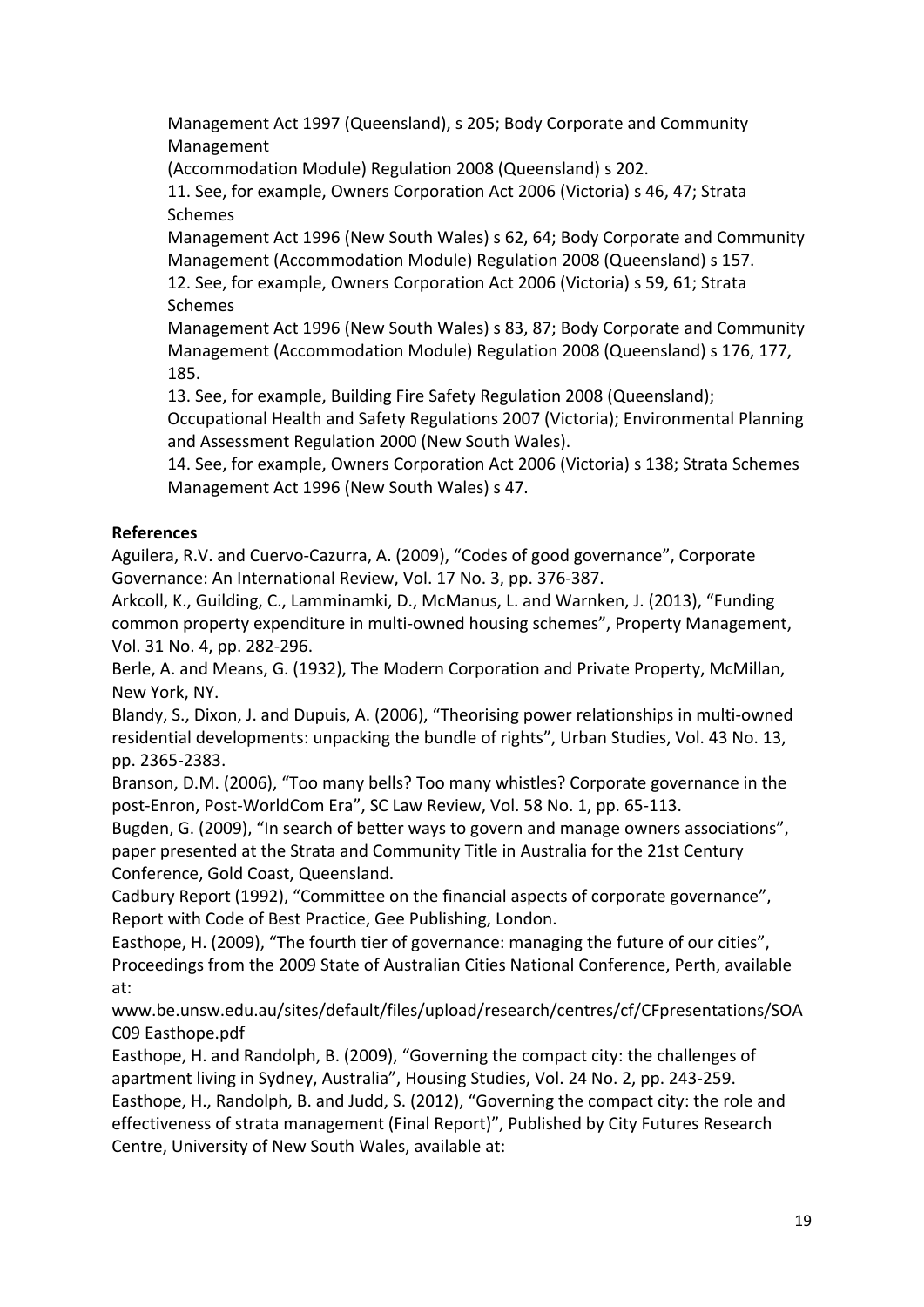www.be.unsw.edu.au/sites/default/files/upload/research/centres/cf/newsarchive/2011/Go verning the Compact City FINAL REPORT.pdf

Easthope, H., Warnken, J., Sherry, C., Coiacetto, E., Dredge, D., Guilding, C., Johnston, N., Lamminmaki, D. and Reid, S. (2014), "How property title impacts urban consolidation: a life cycle examination of multi‐title developments", Urban Policy and Research, Vol. 32 No. 3, pp. 1‐16.

Grindle, M. (2010), "Good governance: the inflation of an idea", Faculty Research Working Paper Series, RWP10‐023, John F. Kennedy School of Government, Harvard University. Johnston, N., Guilding, C. and Reid, S. (2012), "Examining developer actions that embed protracted conflict and dysfunctionality in staged multi-owned residential schemes", Proceeding from the 18th Pacific Rim Real Estate Society Conference, Adelaide.

Johnston, N.R. and Reid, S. (2013), "Multi‐owned developments: a life cycle review of a developing research area", Property Management, Vol. 31 No. 5, pp. 366‐388.

Keeney, S., Hasson, F. and McKenna, H.P. (2001), "A critical review of the Delphi technique as a research methodology for nursing", International Journal of Nursing Studies, Vol. 38 No. 2, pp. 195‐200.

Keeney, S., Hasson, F. and McKenna, H.P. (2011), The Delphi Technique in Nursing and Health Research, Wiley‐Blackwell, Oxford, UK.

Klakegg, O.J., Williams, T., Magnussen, O.M. and Glasspool, H. (2008), "Governance frameworks for public project development and estimation", Project Management Journal, Vol. 39 No. S1, pp. S27‐S42.

Letza, S., Sun, X. and Kirkbride, J. (2004), "Shareholding versus stakeholding: a critical review of corporate governance", Corporate Governance, Vol. 12 No. 3, pp. 242‐262.

Lujanen, M. (2010), "Legal challenges in ensuring regular maintenance and repairs of owner‐ occupied apartment blocks", International Journal of Law in the Built Environment, Vol. 2 No. 2, pp. 178‐197.

Miller, R. and Lessard, D.R. (2000), The Strategic Management of Large Engineering Projects: Shaping Institutions, Risk and Governance, MIT Press, Cambridge, MA.

Muller, R. (2009), Project Governance, London.

Owners Corporation Act (2006), (Vic).

Randolph, B. (2006), "Delivering the compact city in Australia: current trends and future implications", Urban Policy and Research, Vol. 24 No. 4, pp. 473‐490.

Rowe, G. and Wright, G. (1999), "The Delphi technique as a forecasting tool: issues and analysis", International Journal of Forecasting, Vol. 15 No. 4, pp. 353‐375.

Ruhanen, L., Scott, N., Ritchie, B. and Tkaczynski, A. (2010), "Governance: a review and synthesis of the literature", Tourism Review, Vol. 65 No. 4, pp. 4‐16.

Sherry, C. (2009), "The New South wales strata and community titles acts", International Journal of Law in the Built Environment, Vol. 1 No. 2, pp. 130‐142.

Shleifer, A. and Vishny, R. (1997), "A survey of corporate governance", The Journal of Finance, Vol. 52 No. 2, pp. 737‐783.

Too, E. and Weaver, P. (2014), "The management of project management: a conceptual framework for project governance", International Journal of Project Management, Vol. 32 No. 8, pp. 1382‐1394.

Watts, T. (2002), A Report on Corporate Governance of Five Companies That Collapsed in 2001, IA Research, Melbourne.